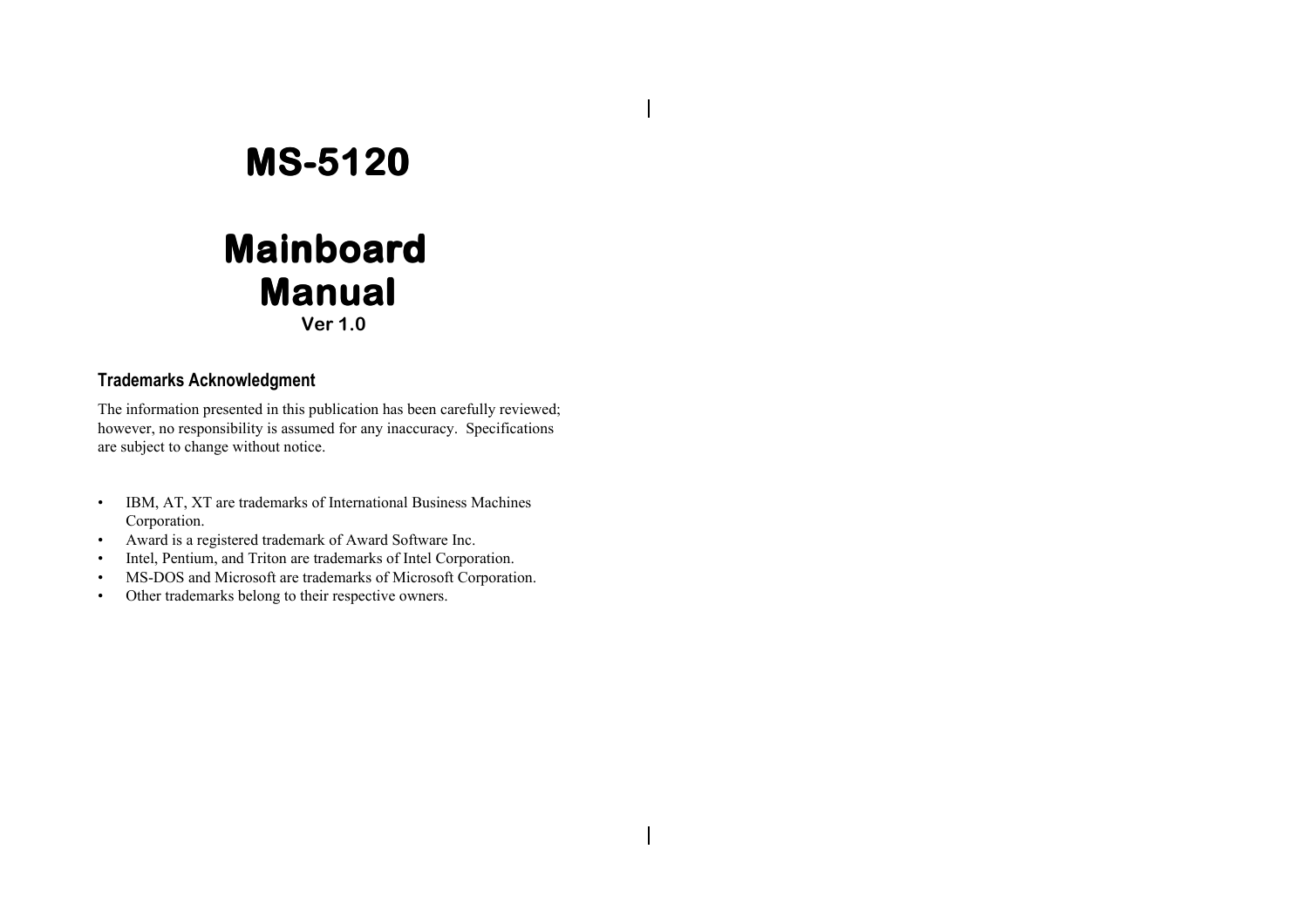## $\overline{\phantom{a}}$

 $\mathbf{I}$ 

## **Table of Contents**

| USB1 - Universal Serial BUS Connector 11         |  |
|--------------------------------------------------|--|
|                                                  |  |
|                                                  |  |
|                                                  |  |
|                                                  |  |
|                                                  |  |
|                                                  |  |
|                                                  |  |
|                                                  |  |
|                                                  |  |
| JP11A, B - CPU Internal Clock Speed Selectors 12 |  |
|                                                  |  |
|                                                  |  |
|                                                  |  |
|                                                  |  |
|                                                  |  |
|                                                  |  |
|                                                  |  |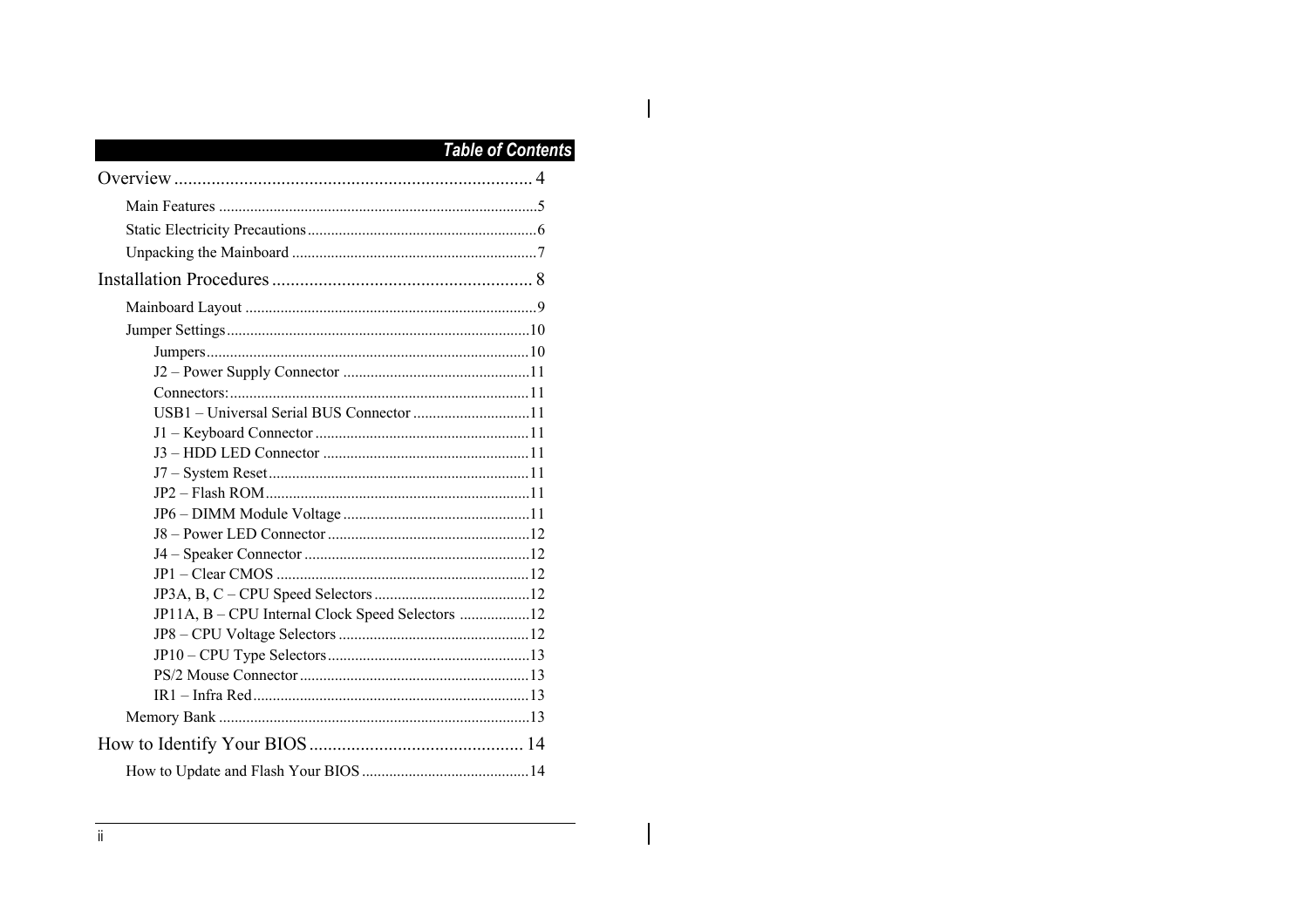$\mathbf{I}$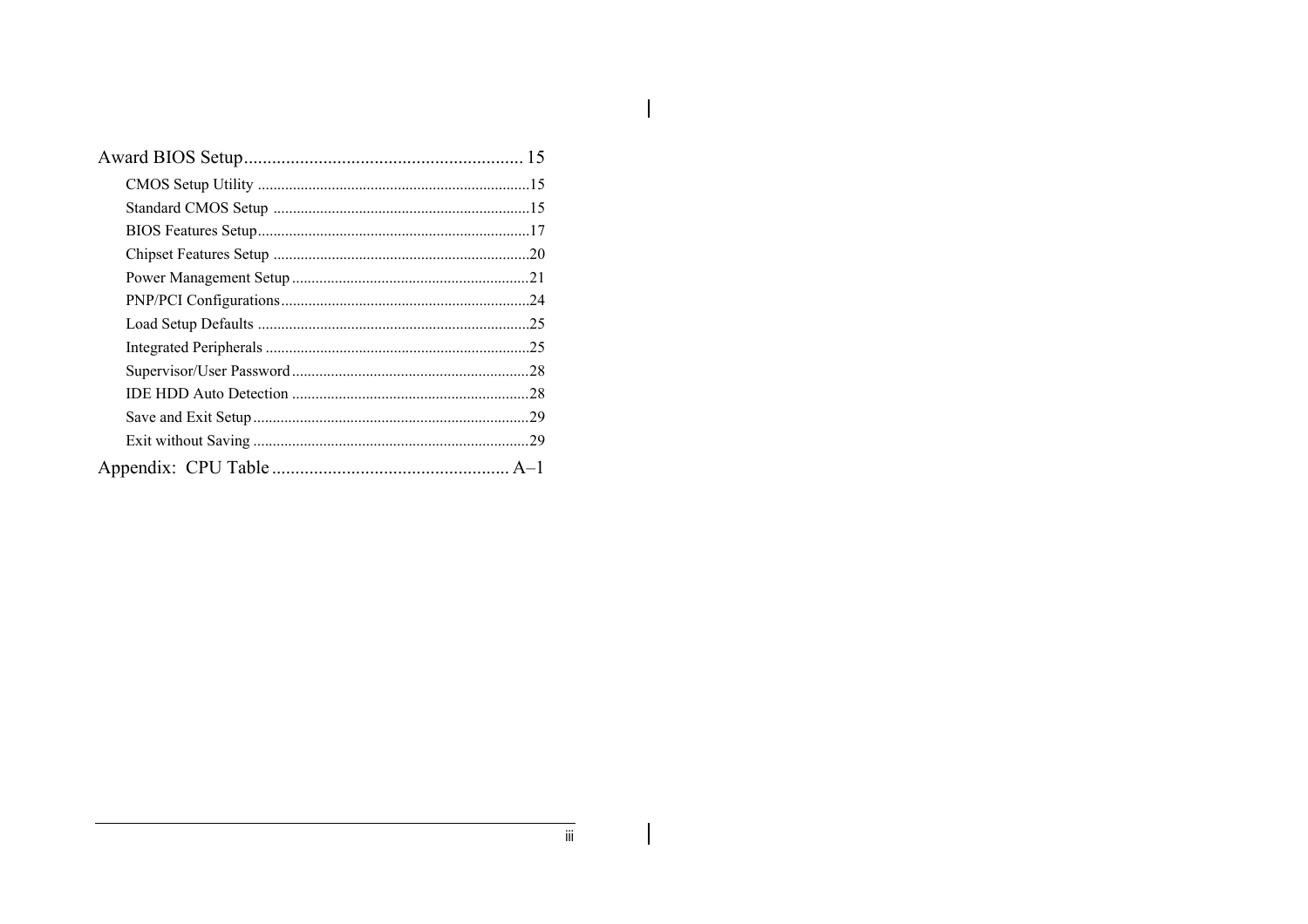#### *Chapter 1*

## **Overview**

Congratulations on your decision to purchase MS5120 Mainboard of the MATSONIC series. This mainboard features the advanced capabilities of the VIA PCI chipset with high speed PCI local BUS and super I/O and it also provides the ultimate solution for optimizing the performance of your system.

This highly flexible mainboard is designed to run a full line of Intel Pentium, Cyrix/IBM 6x86, and AMD-K5 processors, and can be easily upgraded due to its 321-pin ZIF socket and auto switch Split Voltage Regulator. The processor performance is enhanced by a second level writeback pipeline Burst SRAM cache of up to 512k and main memory of up to **384MB** DRAM. Main memory can be installed by using the board's four 72-pin SIMM sockets and two 168-pin DIMM sockets, which accept high performing SDRAM.

The MS5120 supports three 16-bit ISA slots and four 32-bit PCI slots. Also, it features built-in high-speed super I/O onboard, including one USB connector, two 16550A UART compatible Serial ports, one EPP/ECP capable parallel port and IR which are integrated into a single dual-height rear I/O panel for optimum ease of configuration. Moreover, a high-speed PCI Bus Master Enhanced IDE controller is included to provide high-speed connections for up to four IDE devices, including Hard Disk and CD-ROM drives, and an upgradable Plug and Play Flash BIOS, and 16.6M PIO4 transfer rate.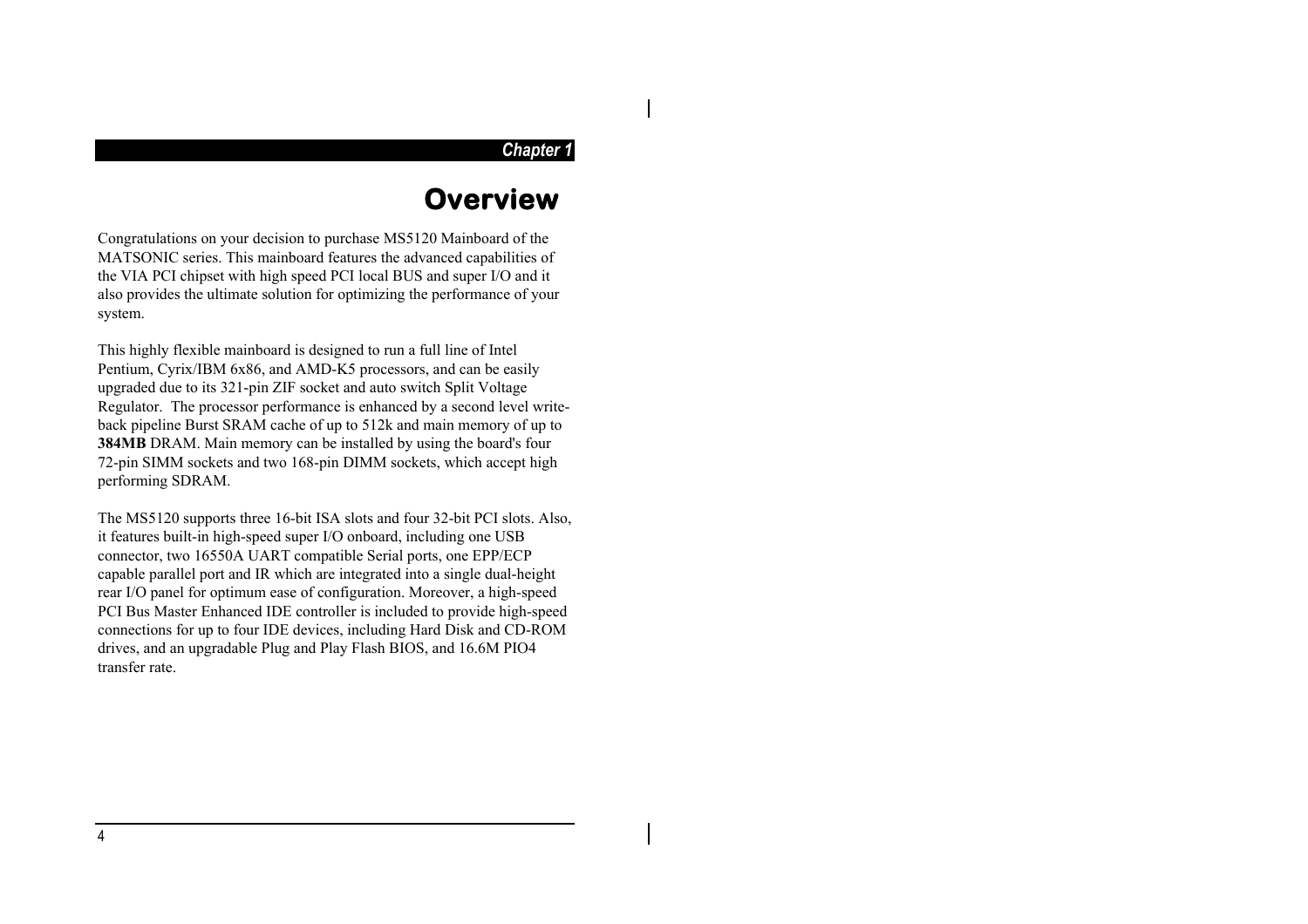## **Main Features**

The MS5120 Mainboard comes with the following high-performance features:

- ❑ VIA PCIset™ chipset;
- ❑ Flexible Processor Support;
	- Onboard 321-pin ZIF socket supports Intel Pentium (P54C/P55C/MMX) CPU 75  $\sim$  233 MHz processors
	- Cyrix/IBM 6x86-P120<sup>+</sup>(100MHz) ~ 6x86-P200<sup>+</sup> (150 MHz) processors/M2 series processors
	- AMD K5/K6 series processors;
- ❑ Support switch Split Voltage Regulator;
- ❑ Ultra-fast Level II Cache

Supports onboard Pipeline Burst SRAM expandable to 512K

- Accepts up to 256MB RAM in two banks using four SIMMs of 8, 16, 32, 64 MB with support for FPM and EDO DRAM and two DIMMs of 8, 16, 32, 64MB with support for SDRAM and EDO DRAM;
- ❑ Three 16-bit ISA and four 32-bit PCI expansion slots provide Master Mode;
- ❑ System BIOS supports 4 IDE hard disk drives, the capacity of each hard disk can surpass 528MB up to 8GB;
- ❑ Universal Serial BUS (USB) Support Two Universal Serial Bus plug-in connectors integrated on the rear I/O panel;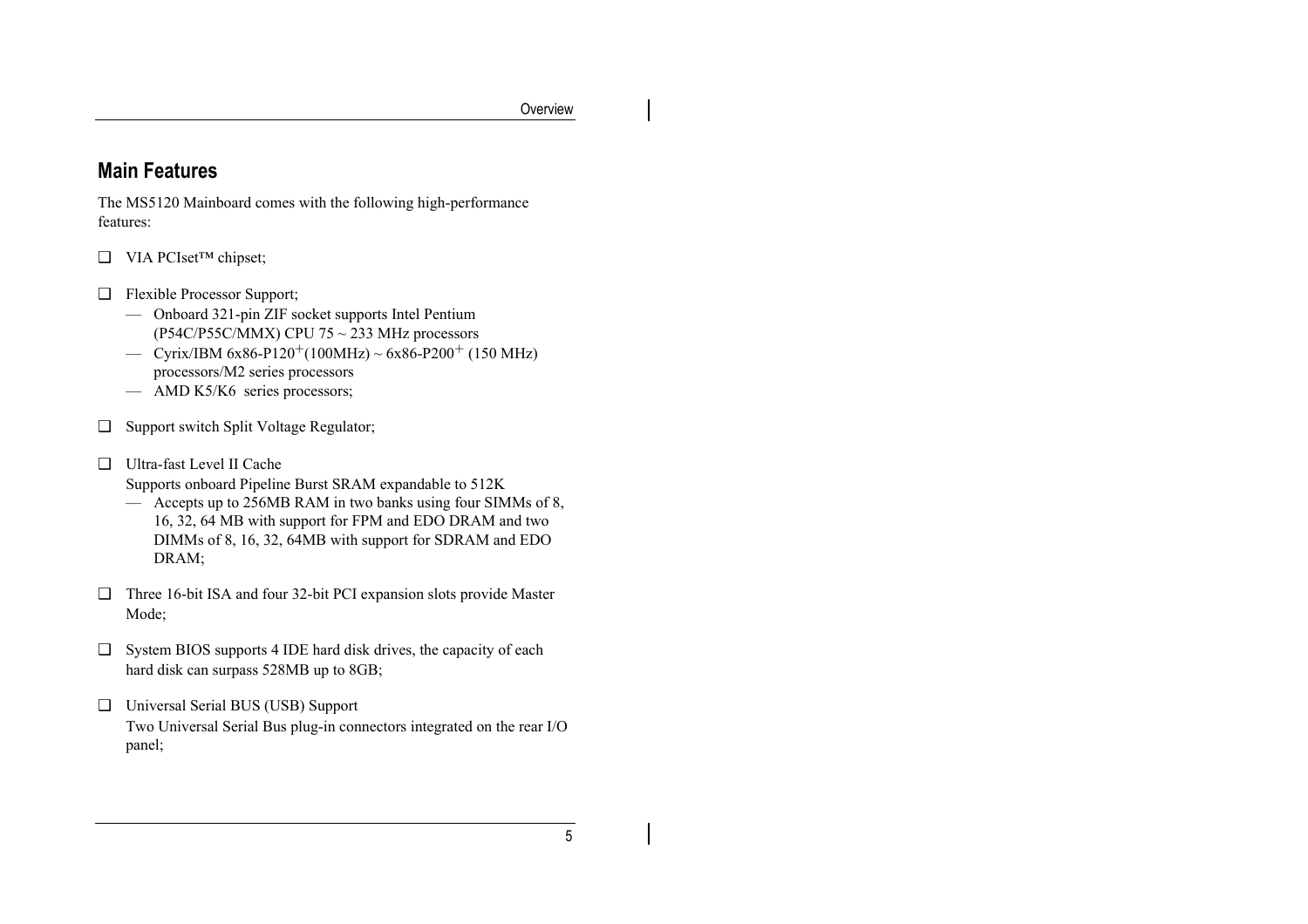- ❑ Supports Ultra DMA/33
- ❑ Enhanced PCI Bus Master IDE Controller

Integrated Enhanced PCI local bus IDE controller with two connectors supports up to four IDE devices such as Hard Disk, CD-ROM or tape backup drives via two channels for high-speed data throughput. This controller supports PIO Modes 3 and 4, DMA Mode 2, and Ultra DMA/33 for optimized system performance;

#### ❑ Super Multi I/O

Includes two integrated 16550A UART compatible serial ports, one EPP/ECP capable parallel port, one IR port, and one Floppy Drive connector;

#### ❑ Award BIOS

System BIOS supports NCR810 SCSI BIOS firmware and Green feature function, Plug & Play Flash ROM ready.

## **Static Electricity Precautions**

Static electricity can easily damage your MS-5120 Mainboard. The following procedures can help you to protect your mainboard from electrostatic discharge.

- 1. Keep the mainboard and other system components in anti-static packaging until you are ready to install them.
- 2. Ground yourself before removing any system component from its protective anti-static packaging. Examples of grounded surfaces within easy reach are expansion slots at the rear of the system case and any other unpainted metallic surface on the system chassis.
- 3. Frequently ground yourself to discharge static electricity that may build up in your body while installing and /or configuring your system. Avoid touching sensitive components. Only handle the mainboard by its edges or by the mounting bracket.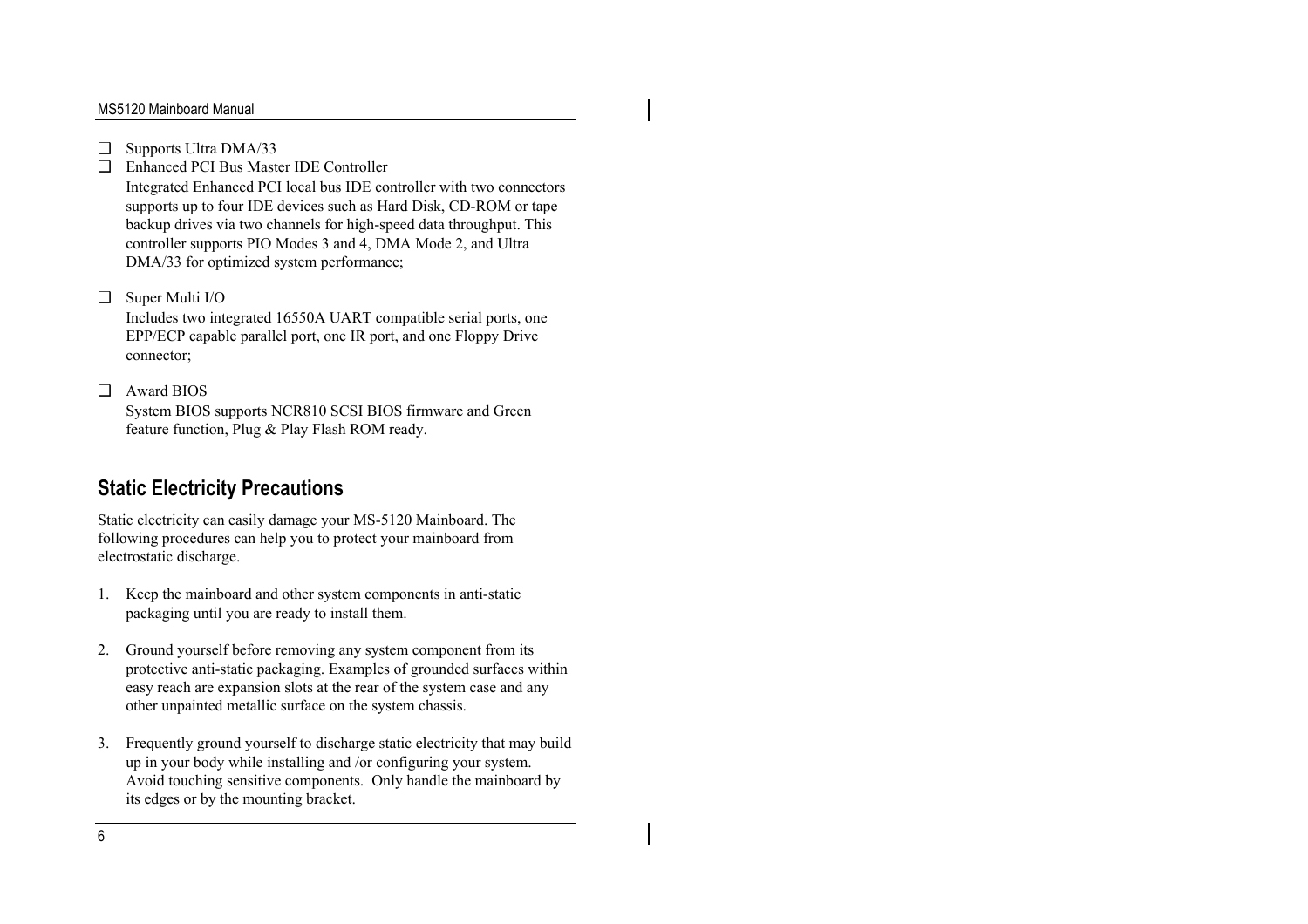## **Unpacking the Mainboard**

The MS-5120 Mainboard comes in a sturdy cardboard shipping carton. The carton contains the following items:

- •MS-5120 Mainboard
- •IDE, FDD, Serial port and Printer cables
- •This User's Manual

The MS-5120 Mainboard is easily damaged by static electricity. Observe the following precautions while unpacking and installing the mainboard.

**Caution: Touch an unpainted area of the system chassis before handling the mainboard or any component. Doing so will discharge the static charge your body may have built.**

> **Do not apply power if the mainboard appears damaged. If there is damage to the board, or missing items, contact your dealer immediately.**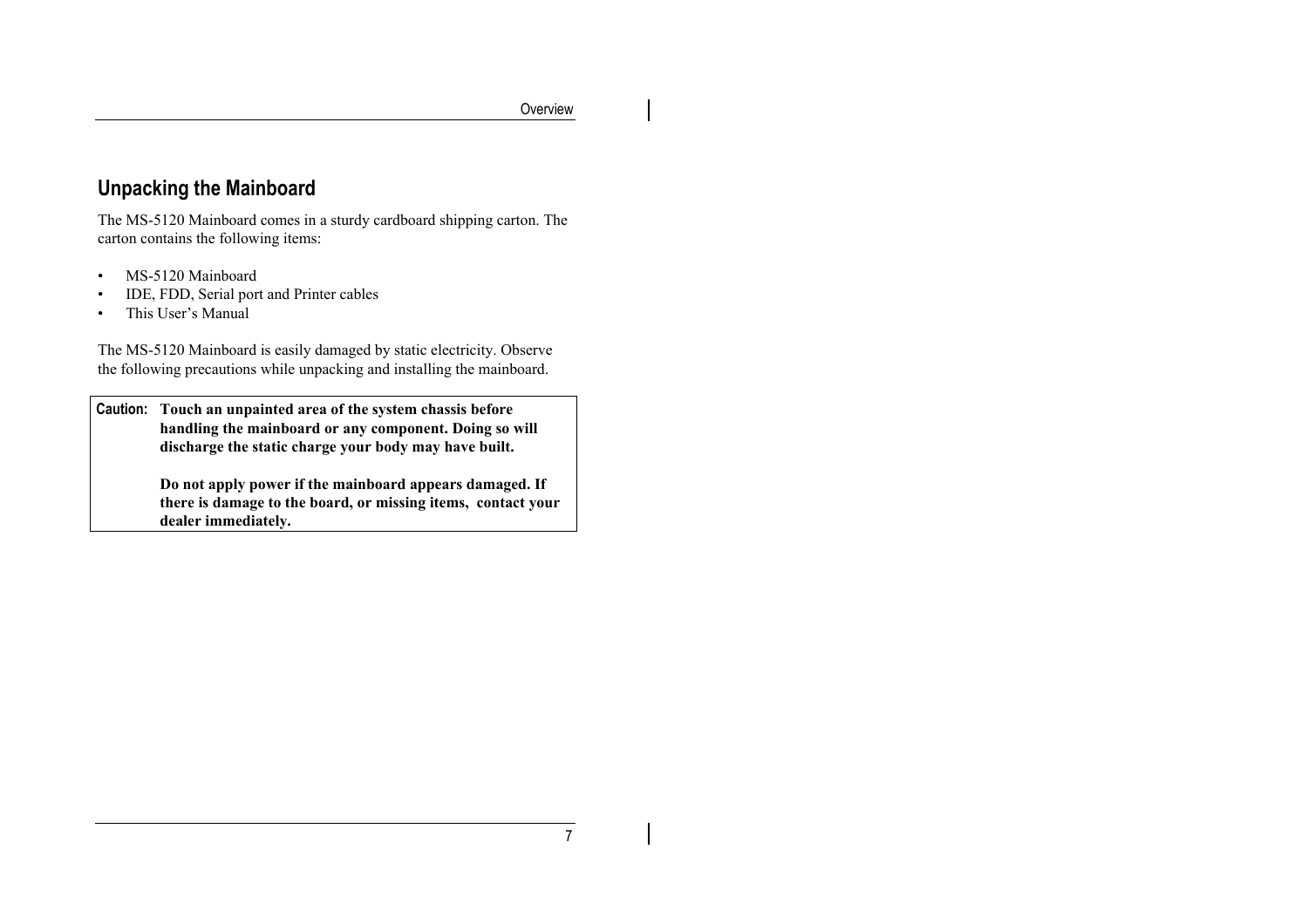#### *Chapter 2*

## **Installation Procedures**

This chapter explains how to configure the MS5120 Mainboard's hardware. Before doing any installation, make sure that you are working with an unplugged mainboard. Many components powered by low voltage current, but there still may be a dangerous electric current coming from the leads and power supply.

To set up your computer, you should follow these installation steps:

- $\Box$  Step 1 Set system jumpers
- ❑ Step 2 Install System RAM modules
- ❑ Step 3 Install the CPU
- $\Box$  Step 4 Install expansion cards
- $\Box$  Step 5 Connect cables and power supply
- ❑ Step 6 Set up BIOS feature (Please read Chapter Three.)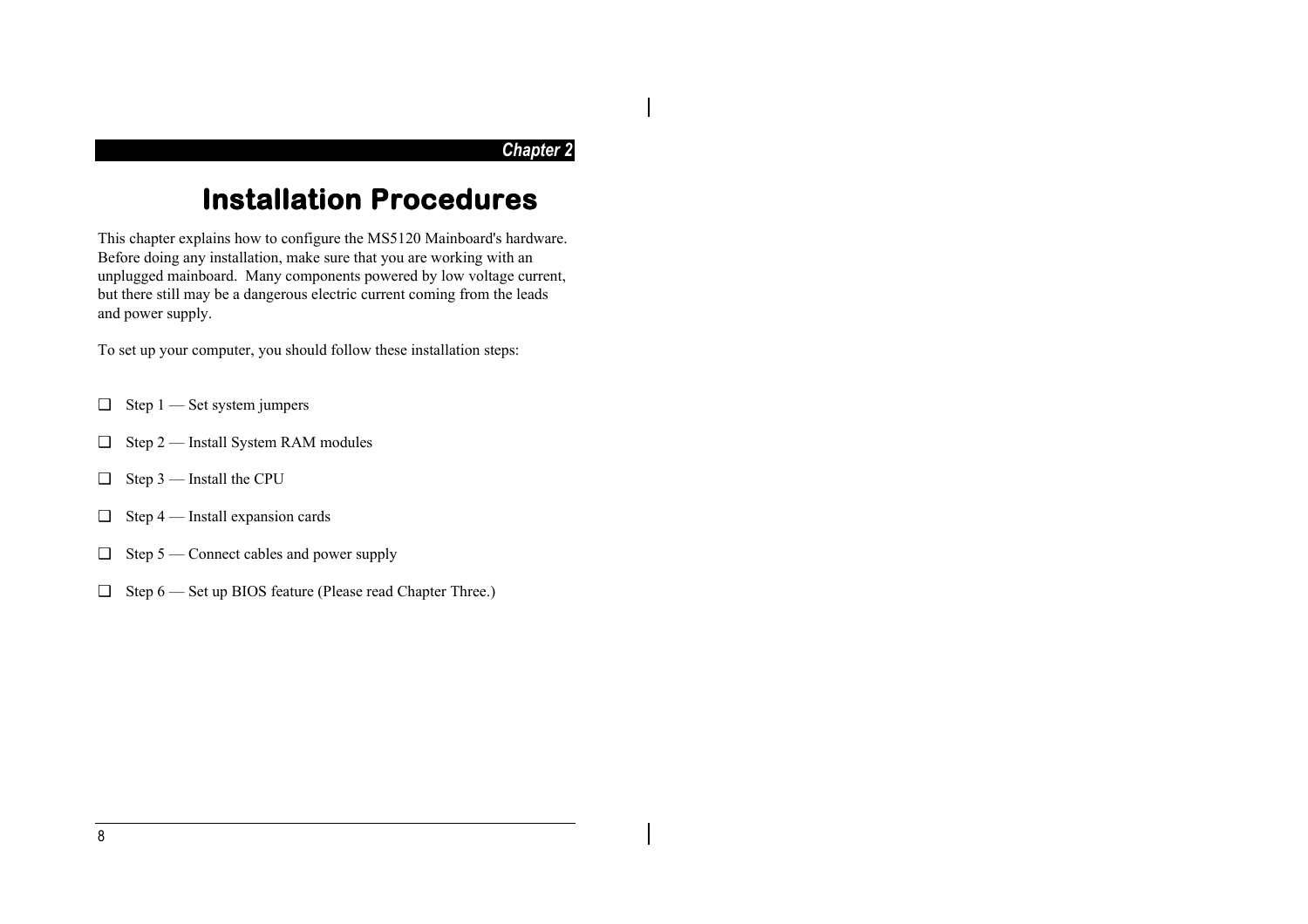## **Mainboard Layout**



*Figure 2-1 Mainboard Component Layout*

 $\mathbf I$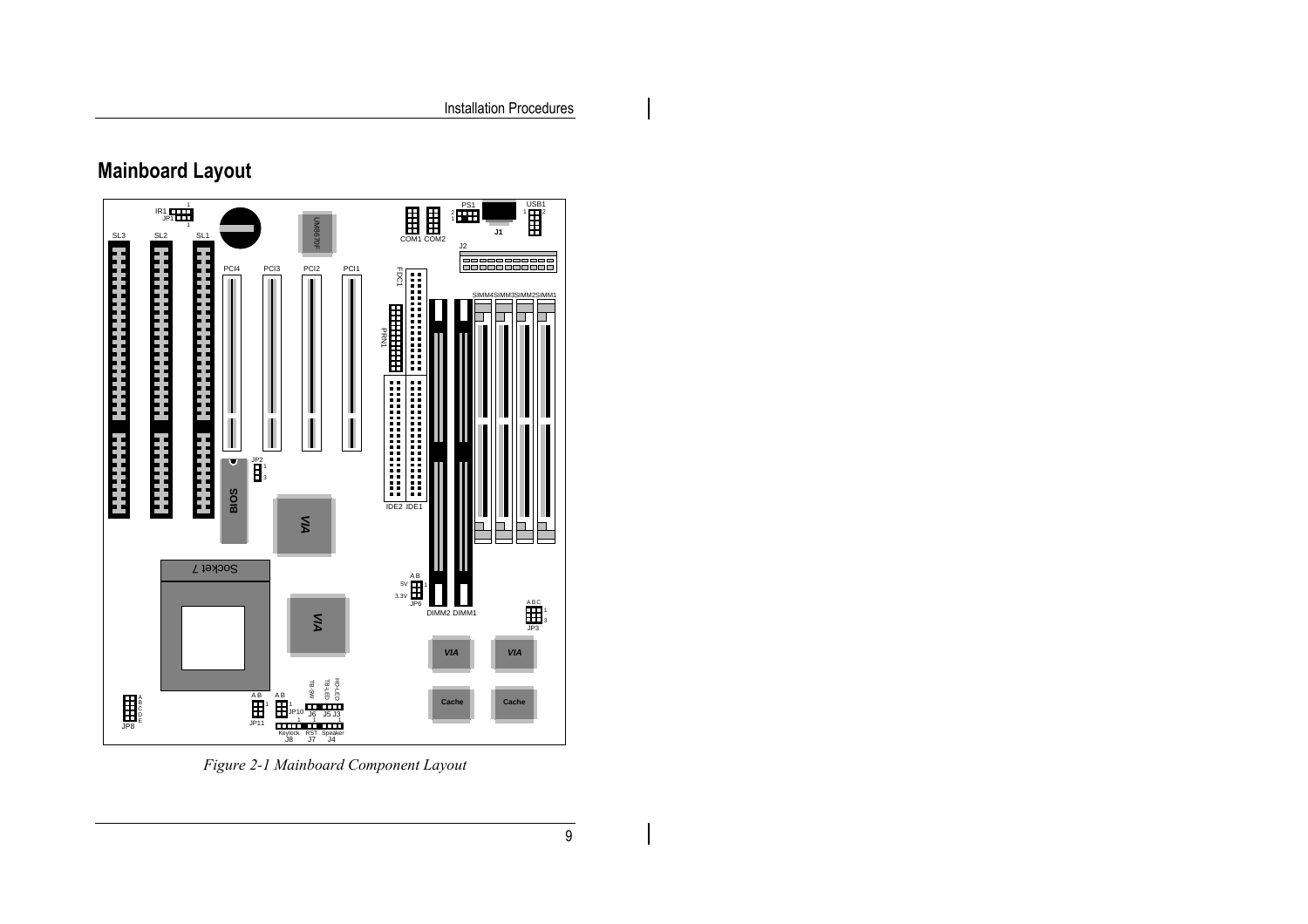## **Jumper Settings**

### **Jumpers**

You can configure hardware options by setting jumpers on the motherboard. See figure 2-1 for jumper location. Some jumpers on the board have three metal pins with each pin representing a different function. To set a jumper, a black, white, or red cap containing metal contacts is placed over the jumper pin(s) according to the required configuration. A jumper is "shorted" when a cap has been placed on one or two of its pins.

**NOTE :** Users are not encouraged to change the jumper settings that are not listed in this manual. Changing the jumper settings improperly may adversely affect system performance.



*Pins 2 and 3 are shorted with a jumper cap*



*Pins 1 and 2 are shorted with a jumper cap*



*The jumper is open*



*The jumper is shorted (closed)*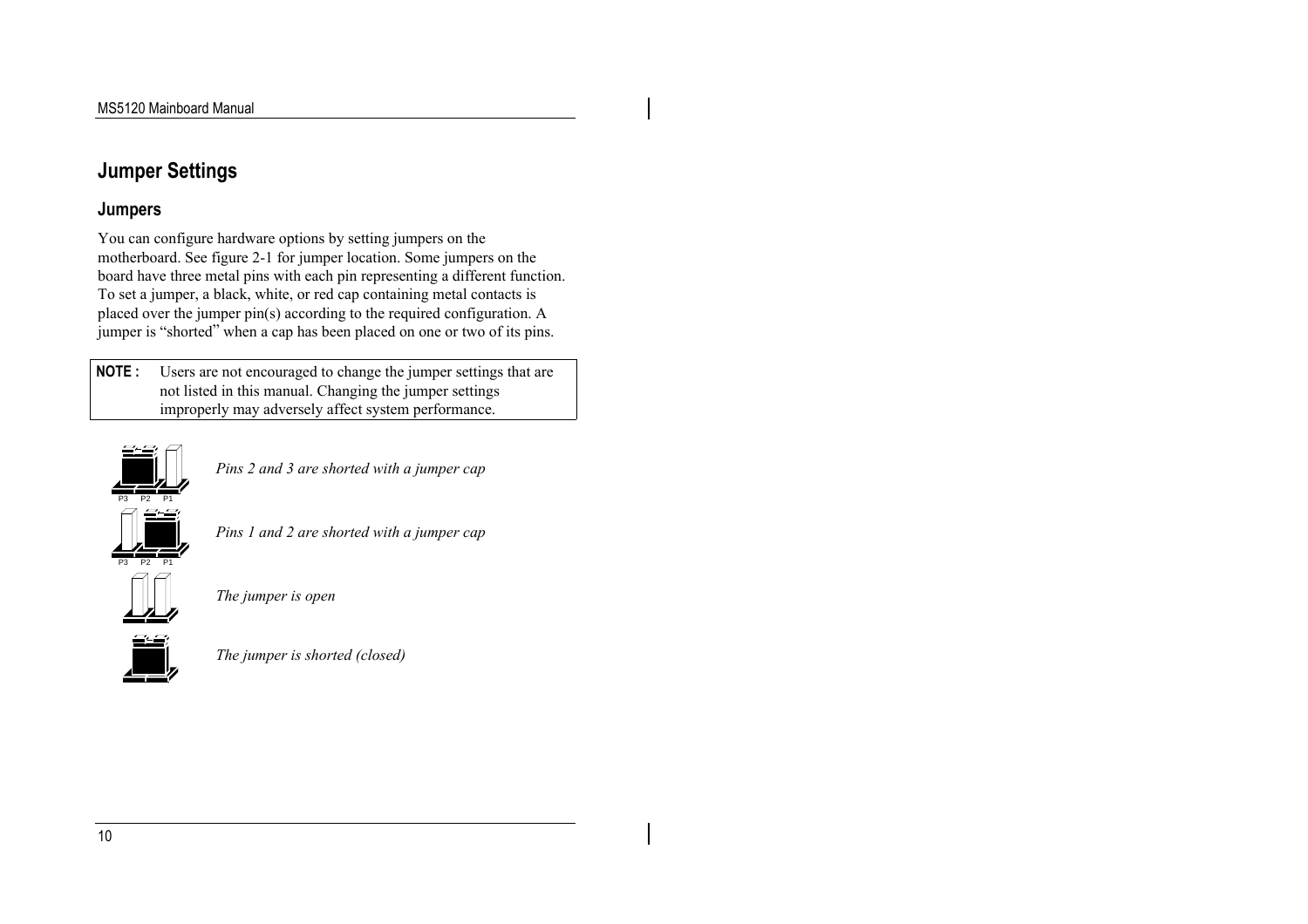## **J2 – Power Supply Connector**

#### **Connectors:**

| Pin            | <b>Description</b> | Pin         | <b>Description</b> |
|----------------|--------------------|-------------|--------------------|
| 1              | Power Good         |             | Ground             |
| $\mathfrak{D}$ | $+5V$ DC           | 8           | Ground             |
| $\mathbf{3}$   | $+12V$ DC          | $\mathbf Q$ | $-5V$ DC           |
| 4              | $-12V$ DC          | 10          | $+5V$ DC           |
| 5              | Ground             | 11          | $+5V$ DC           |
| 6              | Ground             | 12          | $+5V$ DC           |

| COM <sub>1</sub> | Serial Port #1     |
|------------------|--------------------|
| COM <sub>2</sub> | Serial Port #2     |
| PRN1             | Parallel Port      |
| IDE1             | Primary IDE Port   |
| IDE2             | Secondary IDE Port |

### **USB1 – Universal Serial BUS Connector**

## **J1 – Keyboard Connector**

| Pin | <b>Description</b> |    | Pin   Description | Pin | <b>Description</b> |
|-----|--------------------|----|-------------------|-----|--------------------|
|     | $+5V$ DC           |    | $+5V$ DC          |     | Keyboard Clock     |
|     | $Data -$           | 4  | Data –            |     | Keyboard Data      |
|     | Data $+$           | 6  | Data +            |     | N.C.               |
|     | Ground             | 8  | Ground            | 4   | Ground             |
|     | N.C.               | 10 | N.C.              |     | $+5V$ DC           |

### **J3 – HDD LED Connector**

### **J7 – System Reset**

**Setting Description** 1 Ground 2 Reset System

| Pin | <b>Description</b> |
|-----|--------------------|
|     | $+5V$ DC           |
|     | <b>Active Low</b>  |

## **JP2 – Flash ROM**

| <b>Setting</b>                  | <b>Description</b> |
|---------------------------------|--------------------|
| P <sub>1</sub> . P <sub>2</sub> | 12V Flash ROM      |
|                                 | (default)          |
| P <sub>2</sub> P <sub>3</sub>   | 5V Flash ROM       |

## **JP6 – DIMM Module Voltage**

| <b>Setting</b> | 5V                   | 3.3V                          |  |
|----------------|----------------------|-------------------------------|--|
|                | P <sub>2</sub><br>ΡL | P <sub>2</sub> P <sub>3</sub> |  |
| R              | נ״ט                  | P٦<br>P2                      |  |
|                |                      |                               |  |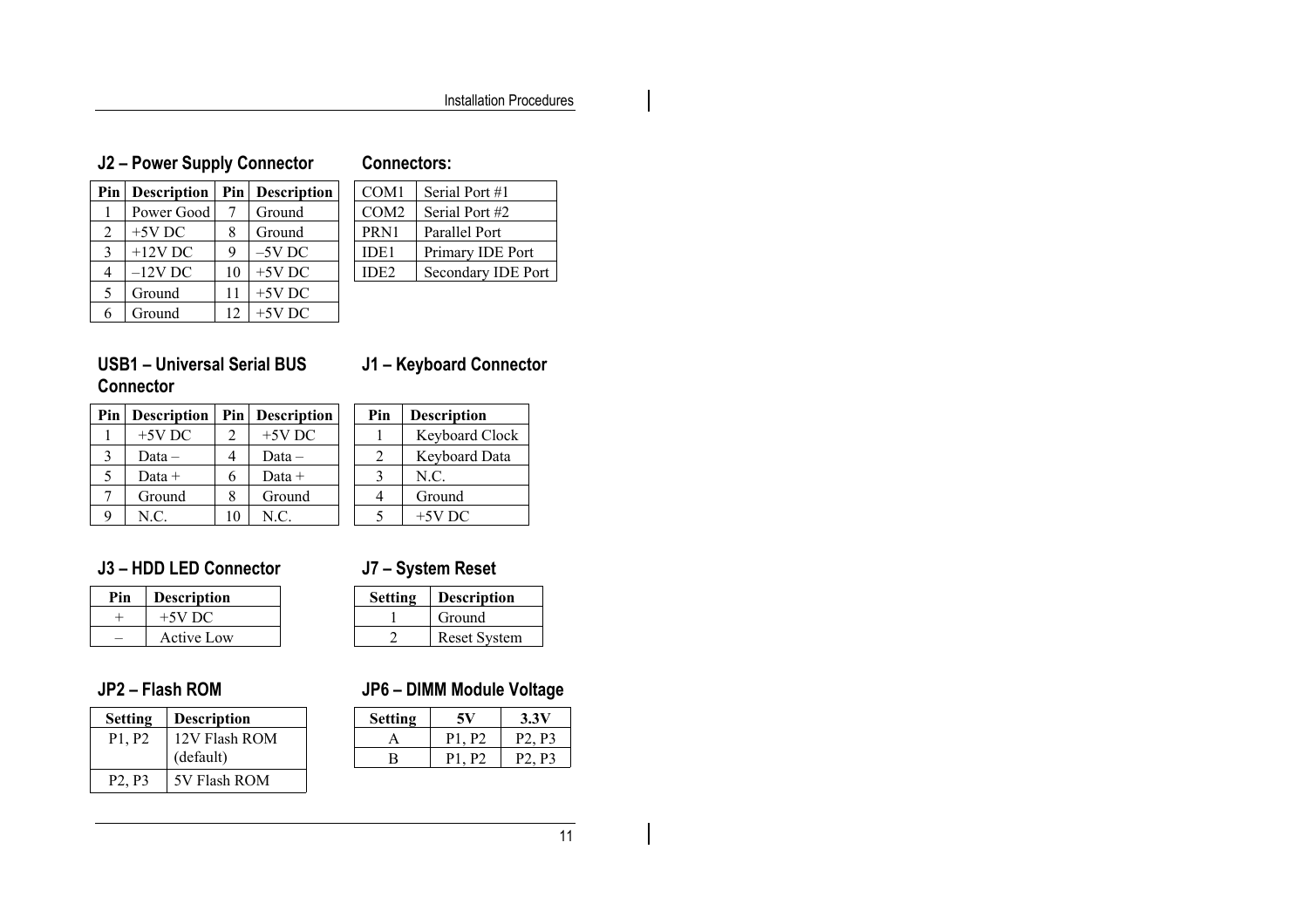## **J4 – Speaker Connector**

| <b>Connector</b> |                    |  |  |
|------------------|--------------------|--|--|
| Pin              | <b>Description</b> |  |  |
|                  | <b>LED</b> Output  |  |  |
| 2                | N.C.               |  |  |
| 3                | Ground             |  |  |
|                  | Keylock            |  |  |
|                  | Ground             |  |  |

**J8 – Keylock & Power LED**

| Pin | <b>Description</b> |
|-----|--------------------|
|     | Data Out           |
| 2   | N.C.               |
|     | Ground             |
|     |                    |

## **JP1 – Clear CMOS**

| <b>Setting</b> | <b>Description</b> |
|----------------|--------------------|
| Open           | Normal (default)   |
| Close          | Clear CMOS         |

## **JP3A, B, C – CPU Speed Selectors**

| <b>Settings</b> | 50MHz    | 55MHz   | 60MHz | 66MHz    | 75MHz    |
|-----------------|----------|---------|-------|----------|----------|
|                 | D٦<br>p٦ | D<br>D٦ | D٦    | P3<br>D٦ | D٦<br>D  |
| В               | D٦<br>D٦ | D2      | D2    | p٦       | D٦<br>Dʻ |
|                 | D2<br>D٦ | D2      | D٦    | D٦<br>רם | D٦<br>D  |

## **JP11A, B – CPU Internal Clock Speed Selectors**

| <b>Settings</b> | 1.5X      | 2.0X     | 2.5X     | 2 AV |
|-----------------|-----------|----------|----------|------|
|                 | D٦<br>D 1 | D2<br>n^ | DJ<br>רמ | רם   |
|                 | D٦<br>D 1 | D٦       | DJ<br>רמ | D2   |

## **JP8 – CPU Voltage Selectors**

| <b>Settings</b> | .5V<br>J.J 1               | 2.217<br>ິ. | 2V<br>J.∠ \ | 20V<br><u>'</u> | 2.8V |
|-----------------|----------------------------|-------------|-------------|-----------------|------|
| Position        |                            |             |             |                 |      |
| .               | $\sim$<br>- ---<br>$\cdot$ |             |             |                 |      |

\* All open is for 2.5V.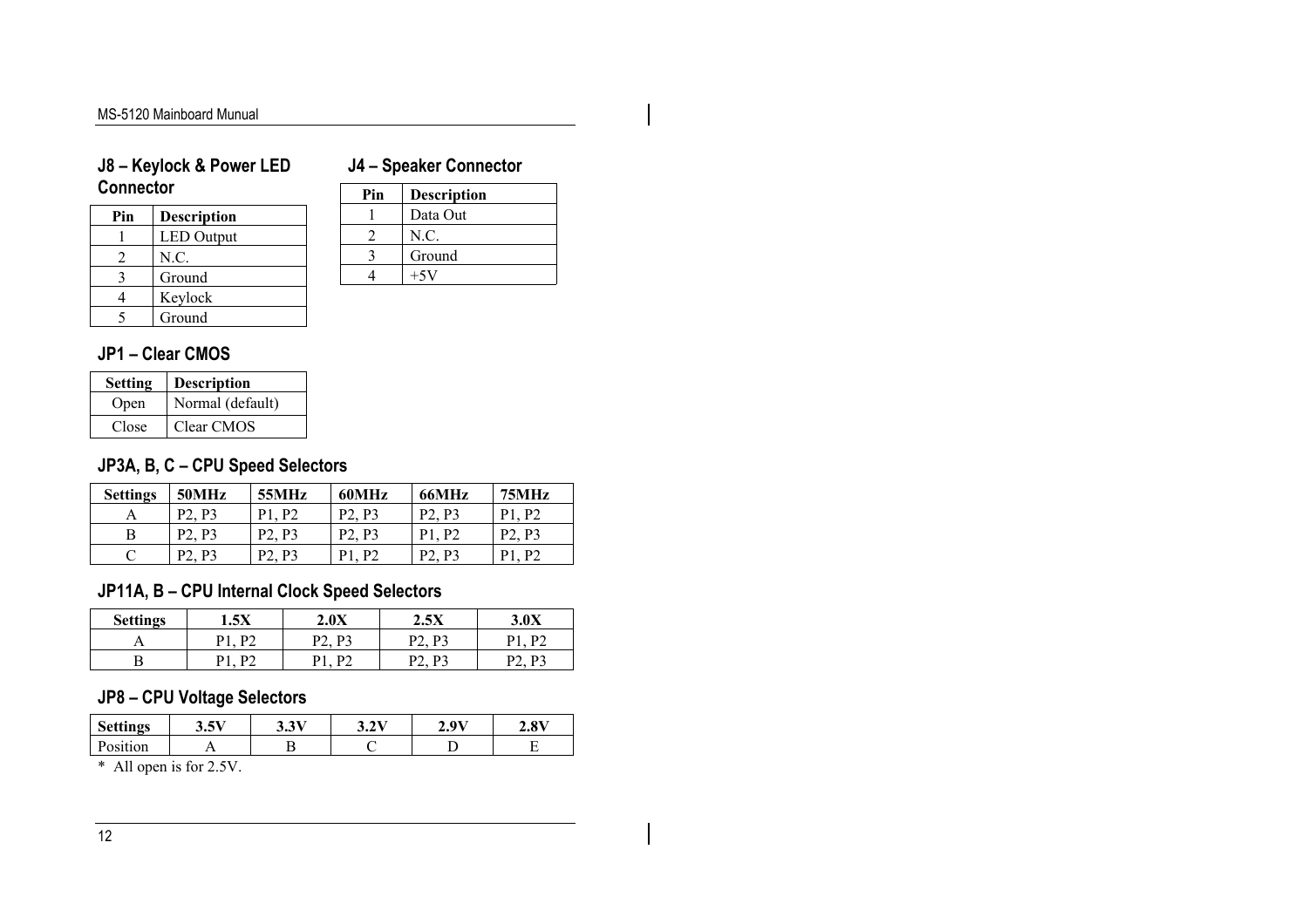## **JP10 – CPU Type Selectors**

| <b>Settings</b> | P54C  | <b>P55C</b>                   |
|-----------------|-------|-------------------------------|
|                 | P1 P2 | P <sub>2</sub> P <sub>3</sub> |
|                 |       | P <sub>2</sub> P <sub>3</sub> |

## **PS/2 Mouse Connector**

#### **IR1 – Infra Red**

| Pin | Description |
|-----|-------------|
| 1   | Mouse CLK   |
| 2   | Ground      |
| 3   | N.C.        |
| 4   | Mouse Data  |
| 5   | N.C.        |
| 6   | N.C.        |
| 7   | N.C.        |
| 8   | $+5$ VDC    |

| Pin | <b>Description</b> |
|-----|--------------------|
|     | IR In              |
| 2   | Ground             |
|     | IR Out             |
|     | $+5V$ DC           |

## **Memory Bank**

| <b>Bank 0/1</b> | Bank $2/3$ | <b>Bank 4/5</b> |
|-----------------|------------|-----------------|
| DIMM2           | SIMM 1.    | <b>SIMM 3.4</b> |
|                 |            | DIMM1           |

\* SIMM 3,4 and DIMM1 can not be use at the same time. When using SDRAM, JP6 must be set to 3.3V position and make sure the SDRAM is with **buffer**.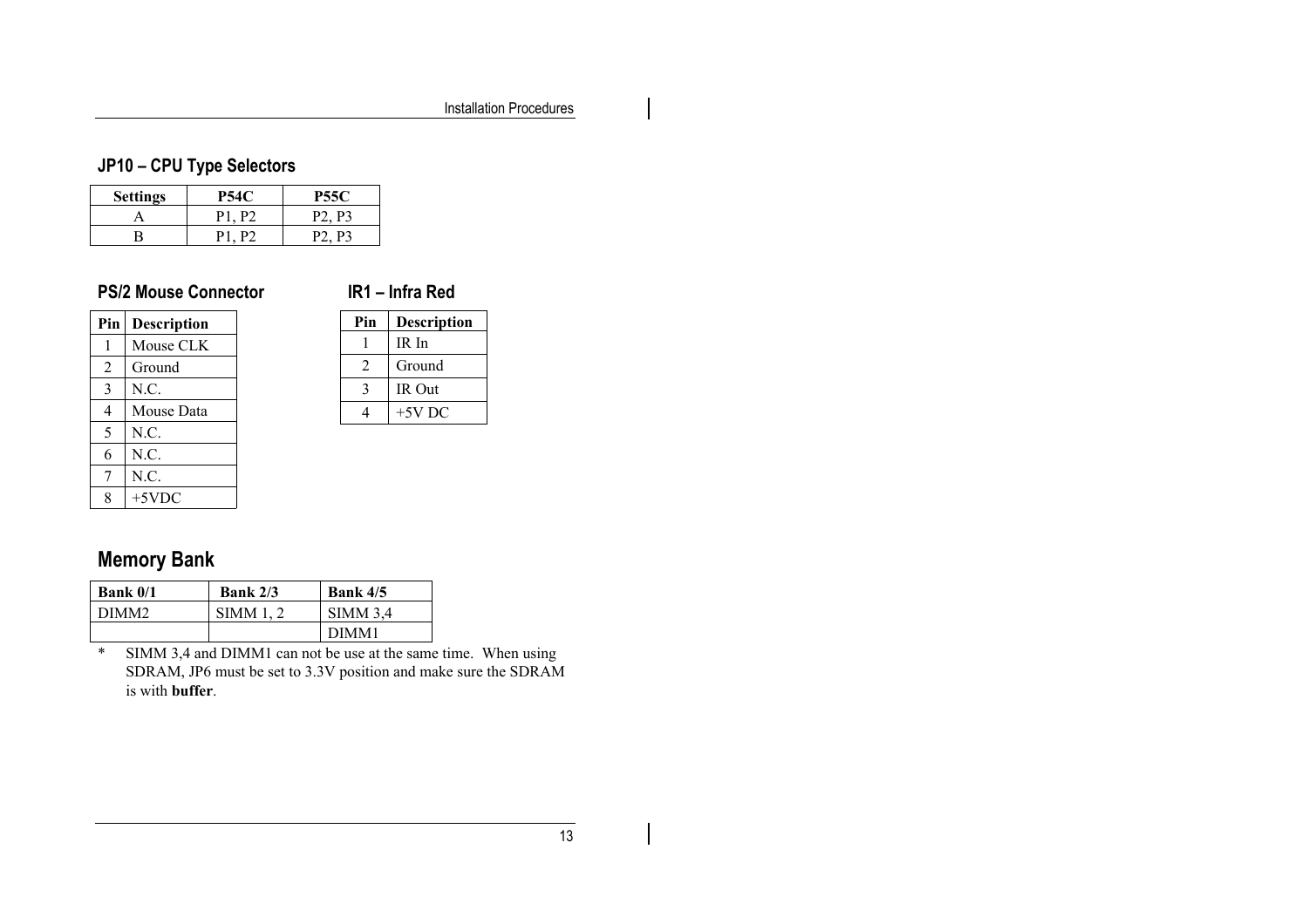#### *Chapter 3*

## **How to Identify Your BIOS**

Boot-up your computer. Look at the top left corner for "RELEASE DATE FOR THE BIOS". You will find L or S at the end of the release date. (Example: 04/28/1997L or 04/28/1997S)

## **How to Update and Flash Your BIOS**

Download the correct BIOS files from our website or BBS

- • Uncompress files into a temporary directory ( you should end up with two files)
- • Boot the system without using any memory manages either from bootable floppy disk or internal hard disk
- • Run the flash utility (awflash.exe) and enter the full name of XXXX.bin file
- • Follow the screen instructions to update the BIOS (Do not turn off the power during flash)
- After a successful flash, power down the system and clear the CMOS with the appropriate jumper (Please refer to motherboard manual to find the proper jumper). Short the jumper for 5-10 seconds then remove the jumper and power the system on. This will clear any extraneous data that may have been kept from the previous version of the BIOS.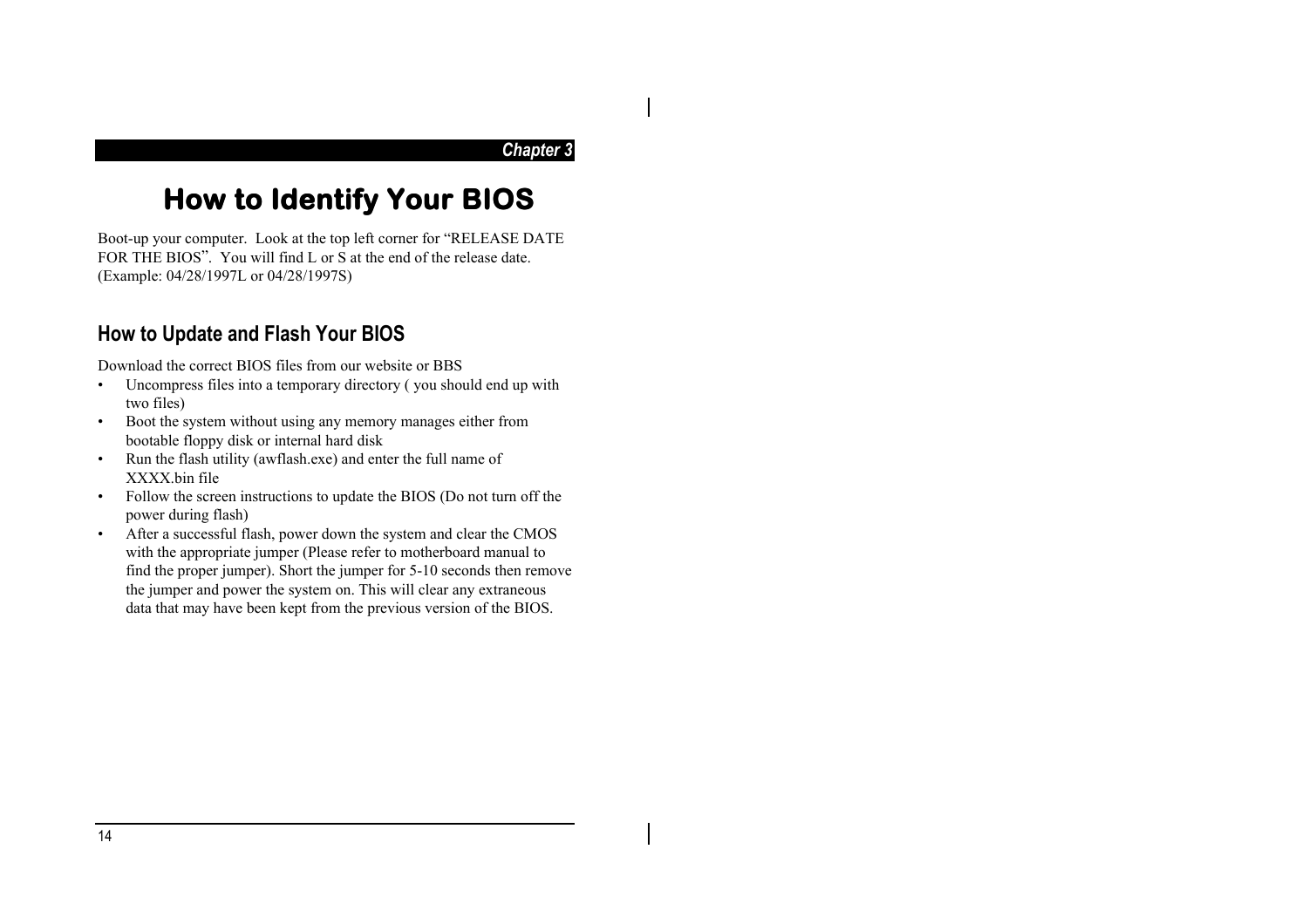## **Award BIOS Setup**

The mainboard comes with the Award BIOS chip that contains the ROM Setup information of your system. This chip serves as an interface between the processor and the rest of the mainboard's components. This chapter explains the information contained in the Setup program and tells you how to modify the settings according to your system configuration.

## **CMOS Setup Utility**

A Setup program, built into the system BIOS, is stored in the CMOS RAM that allows the configuration settings to be changed. This program is executed when the user changes system configuration, the user changes system backup battery, or the system detects a configuration error and asks the user to run the Setup program.

## **Standard CMOS Setup**

System BIOS automatically detects memory size, thus no changes are necessary. However several items may require setting such as the system Date and Time, IDE hard disk, floppy disk drive types for drive A: and B:, boot up video display mode, or POST error handkling selection. Use the arrow keys to highlight the item and then use the PgUp, or PgDn keys to select the value you want in each item.

## **Hard Disk Configurations**

#### **TYPE**

Select from 1 to 45 to fill remaining fields with predefined values of disk drives. Select User to fill the remaining fields. Select Auto to detect the HDD type automatically.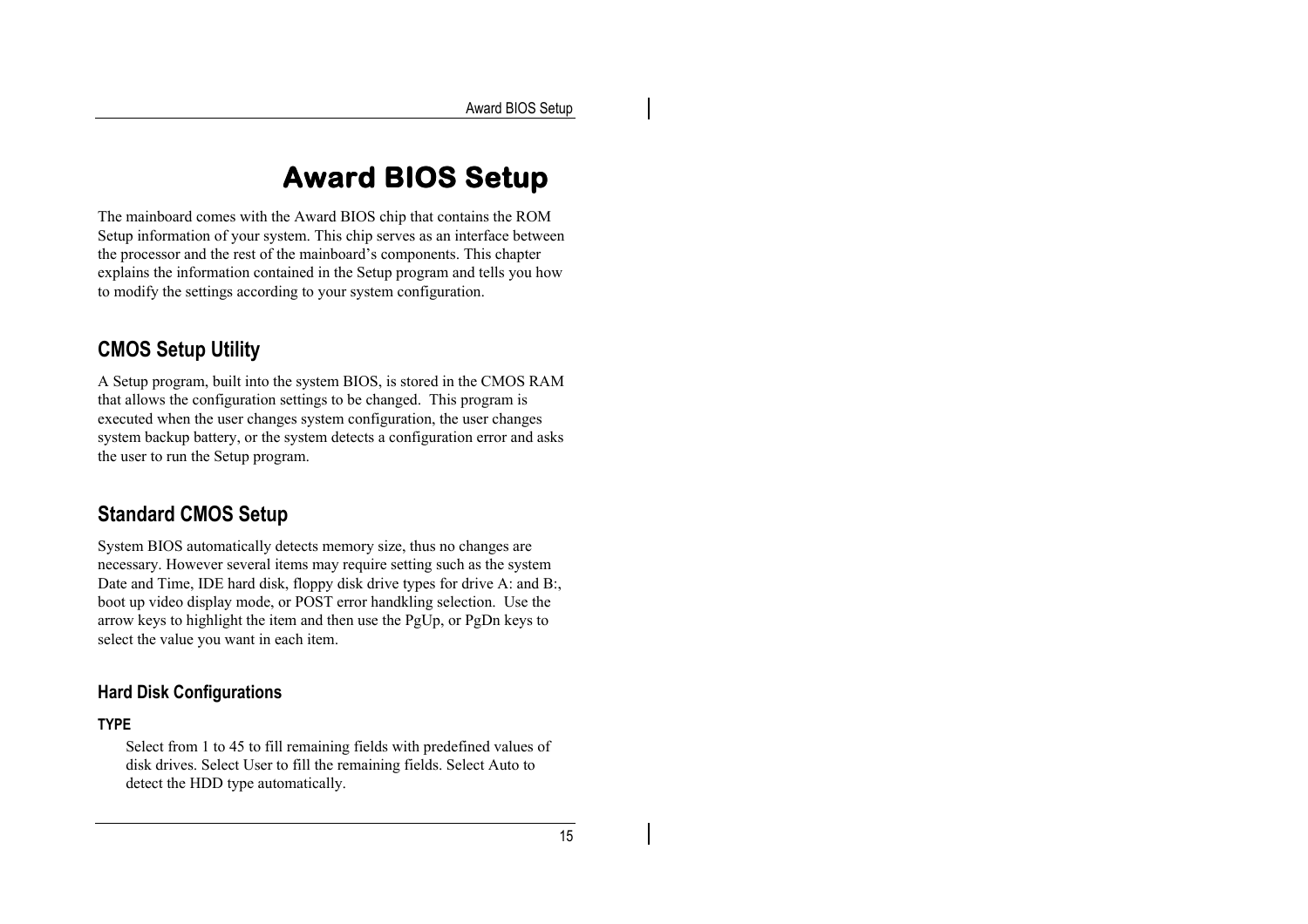#### **SIZE**

The hard disk size in Mega bytes.

#### **CYLS**

The cylinder number of the hard disk.

#### **HEAD**

The read/write head number of hard disk. The range is from 1 to 16.

#### **PRECOMP**

The cylinder number at which the disk drive changes the write timing.

#### **LANDZ**

The cylinder number that the disk drive heads (read/write) are seated when the disk drive is parked.

#### **SECTOR**

The sector number of each track defined on the hard disk. The range is from 1 to 64.

#### **MODE**

Select Auto to detect the mode type automatically. If your hard disk supports the LBA mode, select LBA or Large. However, if your hard disk cylinder is more than 1024 and does not support the LBA function, then use the large setting. Select Normal if your hard disk supports 1024 cylinders or below 1024.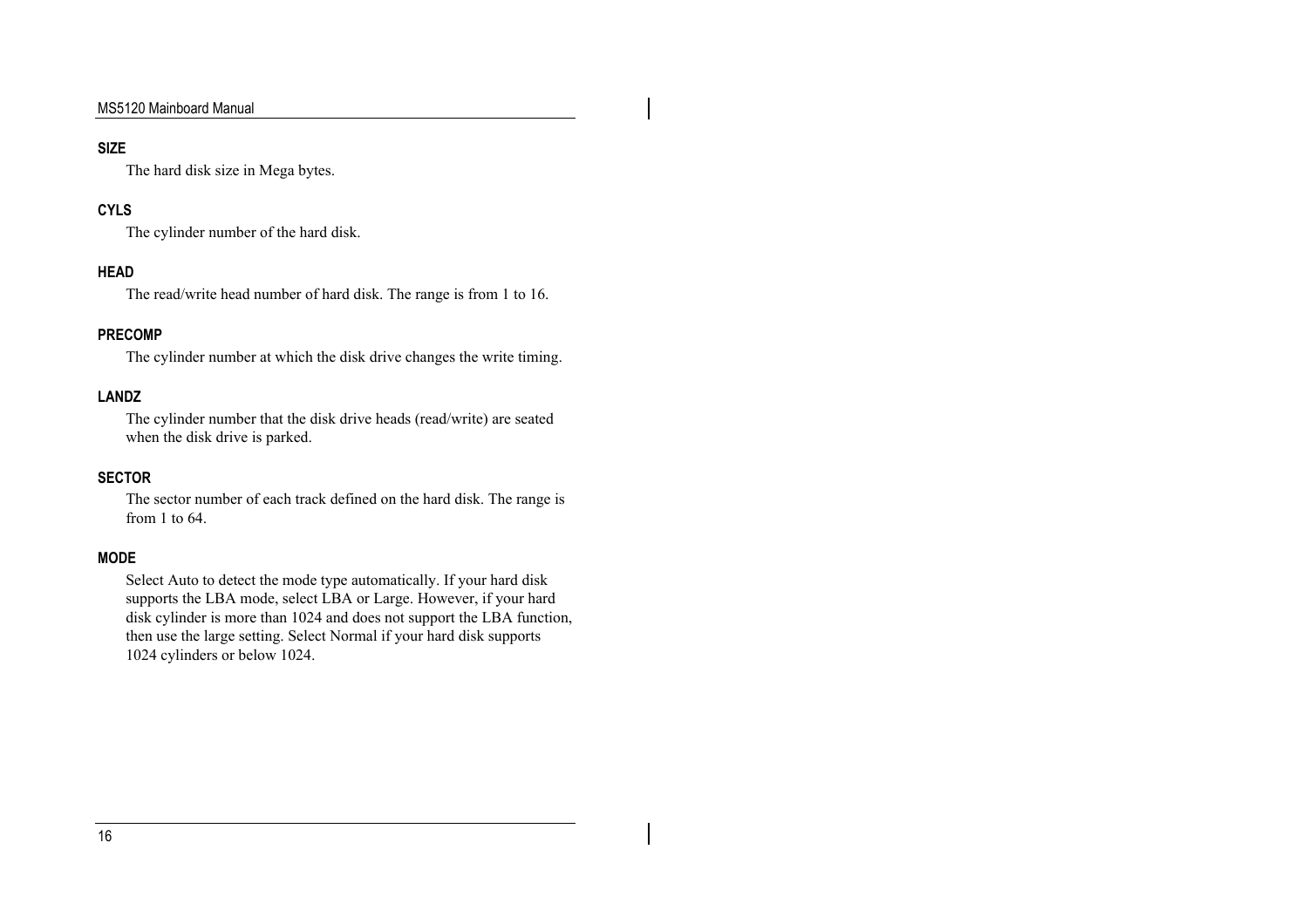## **BIOS Features Setup**

Moving around the BIOS and Chipset Features Setup programs (refer to the next section) works the same way as moving around the Standard CMOS Setup program. Users are not encouraged to run the BIOS and Chipset Features Setup programs. Your system should have been fine-tuned before shipping. Improper Setup may cause the system to fail, so consult your dealer before making any changes.

#### **Virus Warning**

When enabled, assigns the BIOS to monitor the master boot sector and the DOS boot sector of the first hard disk drive for viruses.

The options are: Enabled, Disabled (Default).

#### **CPU Internal Cache**

When enabled, improves the system performance. Disable this item when testing or trouble-shooting.

The options are: Enabled (Default), Disabled.

#### **External Cache**

When enabled, supports an optional cache SRAM.

The options are: Enabled (Default), Disabled.

#### **Quick Power On Self Test**

When enabled, allows the BIOS to bypass an extensive memory test.

The options are: Enabled, Disabled (Default).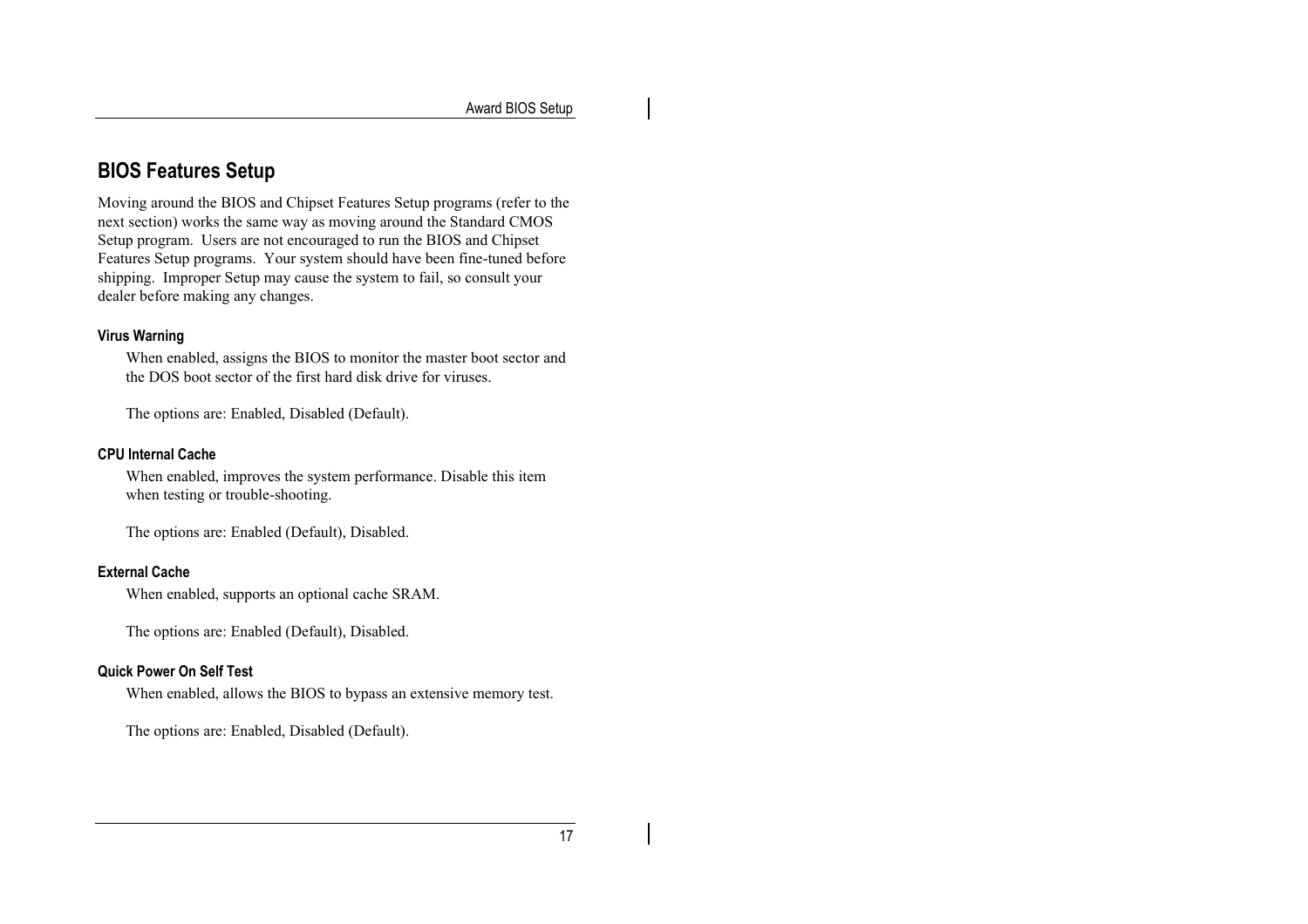#### **Boot Sequence**

Allows the system BIOS to first try to boot the operating system from the selected disk drive.

The options are: A, C (Default); C, A; C, CDROM, A; CDROM, C, A.

#### **Swap Floppy Drive**

When enabled, allows you to switch the order in which the operating system accesses the floppy drives during boot up.

The options are: Enabled, Disabled (Default).

#### **Boot Up Floppy Seek**

When enabled, assigns the BIOS to perform floppy diskette drive tests by issuing the time-consuming seek commands.

The options are: Enabled (Default), Disabled.

#### **Boot Up Numlock Status**

When set to On, allows the BIOS to automatically enable the Num Lock Function when the system boots up.

The options are: On (Default), Off.

#### **Boot Up System Speed**

Allows to selection the boot up at high or low system speed.

#### **Gate A20 Option**

When Fast, allows the A20G bus line signal generated from the chipset to directly pass to port 92H, instead of the keyboard controller. It will speed up the system performance.

The options are: Fast (Default), Normal.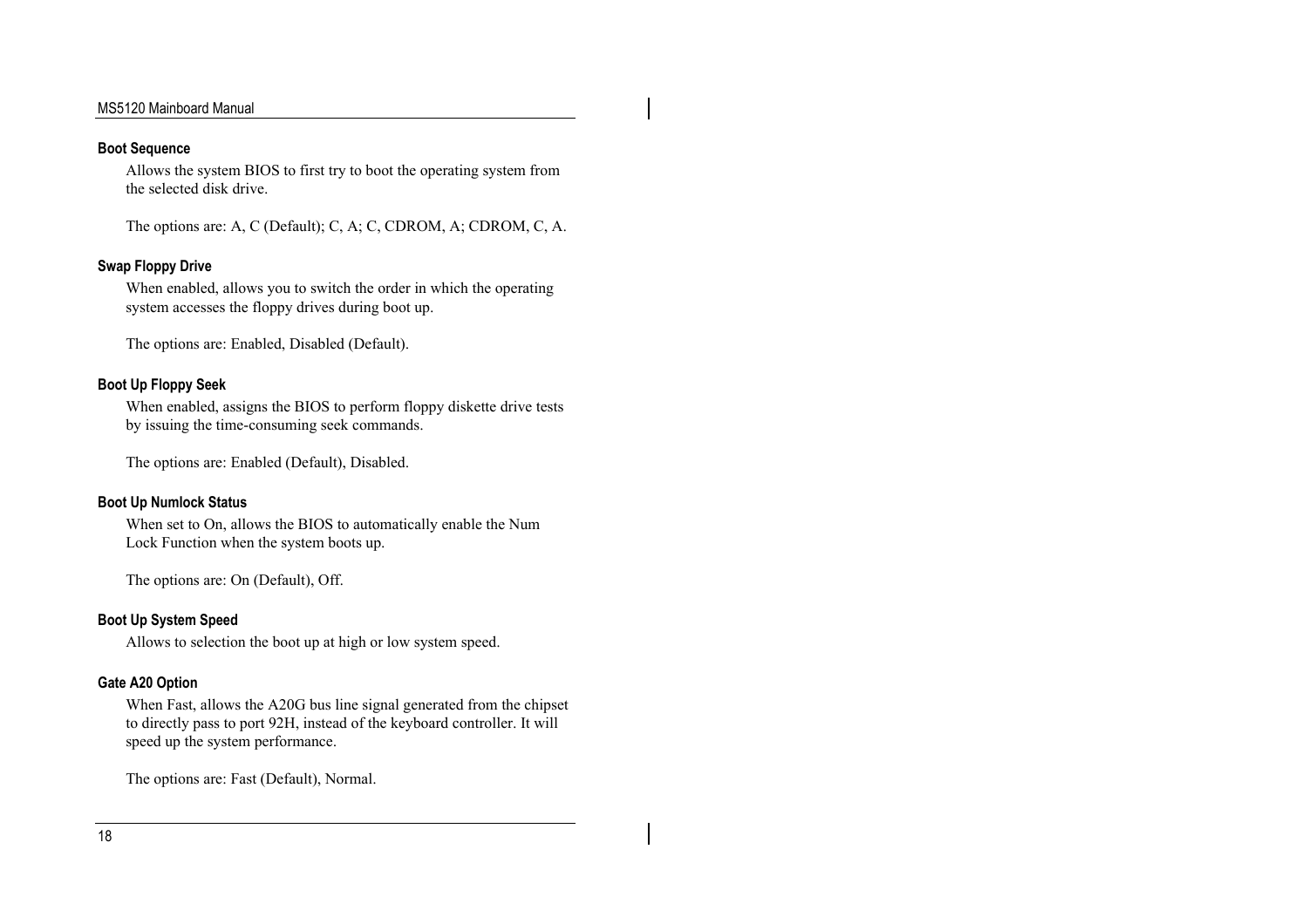#### **Typematic Rate Setting**

The term typematic means that when a keyboard key is held down, the character is repeatedly entered until the key is released. When this item is enabled, you may change the typematic repeat rate.

The options are: Disabled (Default), Enabled.

#### **Typematic Rate (Chars/Sec)**

Sets the rate of a character repeat when the key is held down.

The options are: 6 (Default), 8, 10, 12, 15, 20, 24, 30.

#### **Typematic Delay (Msec)**

Sets the delay time before a character is repeated.

The options are: 250 (Default), 500, 750, and 1000 millisecond.

#### **Security Option**

Allows you to set the security level of the system.

The options are: Setup (Default), System.

#### **IDE Second Channel control**

Allows you to enable or disable the IDE secondary channel

#### **PS/2 mouse function control**

Allows you to enable or disable PS/2 mouse function

#### **Assign IRQ VGA**

Choose enable or disable, to assign IRQ for VGA Card.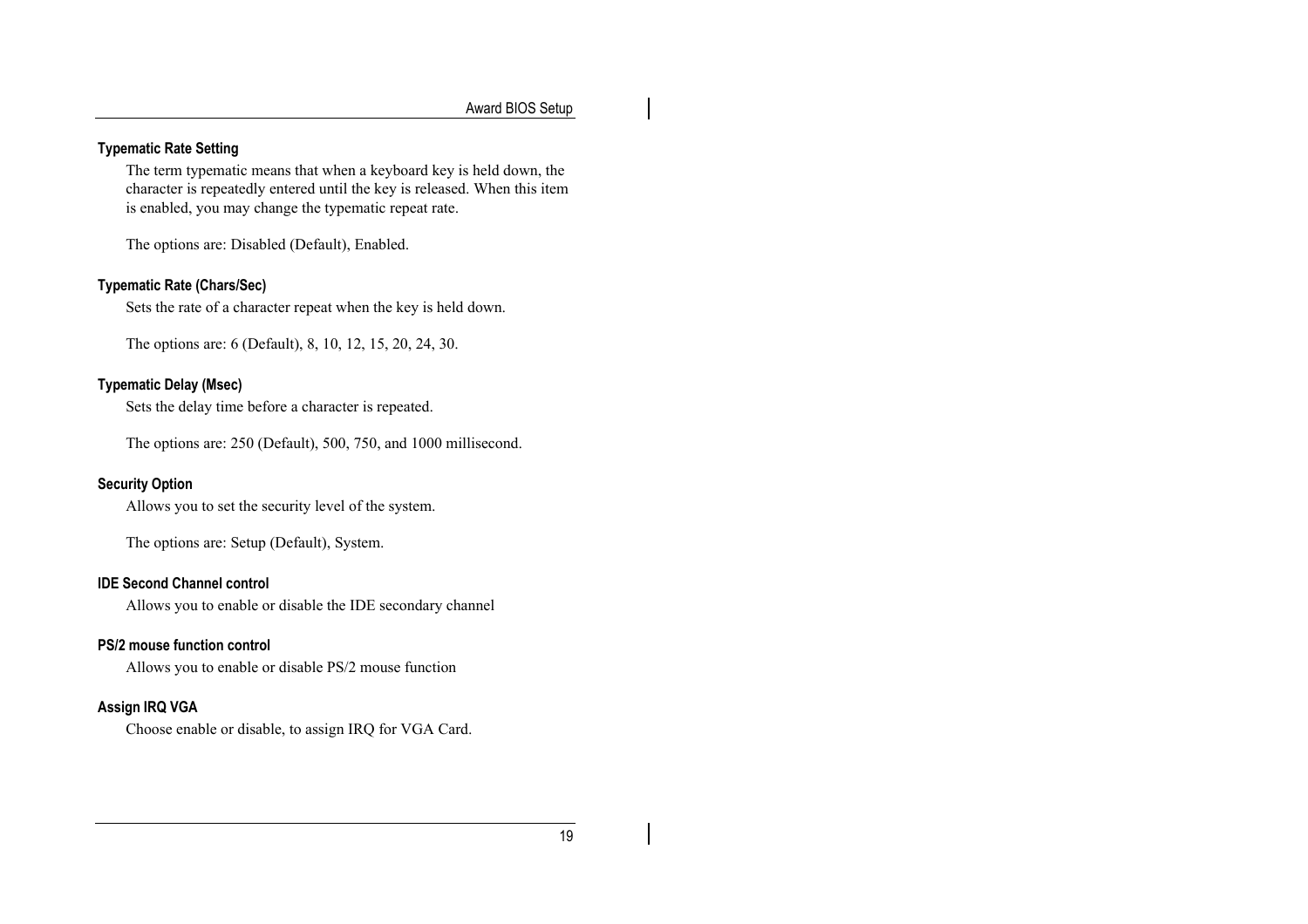#### **Video BIOS Shadow**

When enabled, allows the BIOS to copy the video ROM code of the add-on video card to the system memory for faster access.

The options are: Enabled (Default), Disabled.

#### **C8000-CBFFF to DC000-DFFFF Shadow**

When enabled, allows the BIOS to copy the BIOS ROM code of the add-on card to system memory for faster access. It may improve the performance of the add-on card. Some add-on cards will not function properly if its BIOS ROM code is shadowed. To use these options correctly, you need to know the memory address range used by the BIOS ROM of each add-on card.

The options are Enabled and Disabled (Default).

## **Chipset Features Setup**

The Chipset Features Setup is used to control the values of the chipset register. These registers control most of system options in the computer.

| Auto configuration        | : Disable |
|---------------------------|-----------|
| Video BIOS Cacheable      | : Disable |
| System BIOS Cacheable     | : Disable |
| Cache Timing              | : Fast    |
| DRAM Timing Control       | : Normal  |
| Reduce DRAM Leadoff Cycle | : Disable |

The first six items are optimal setting for this motherboard, you should not change them unless you are familiar with the Intel chipset.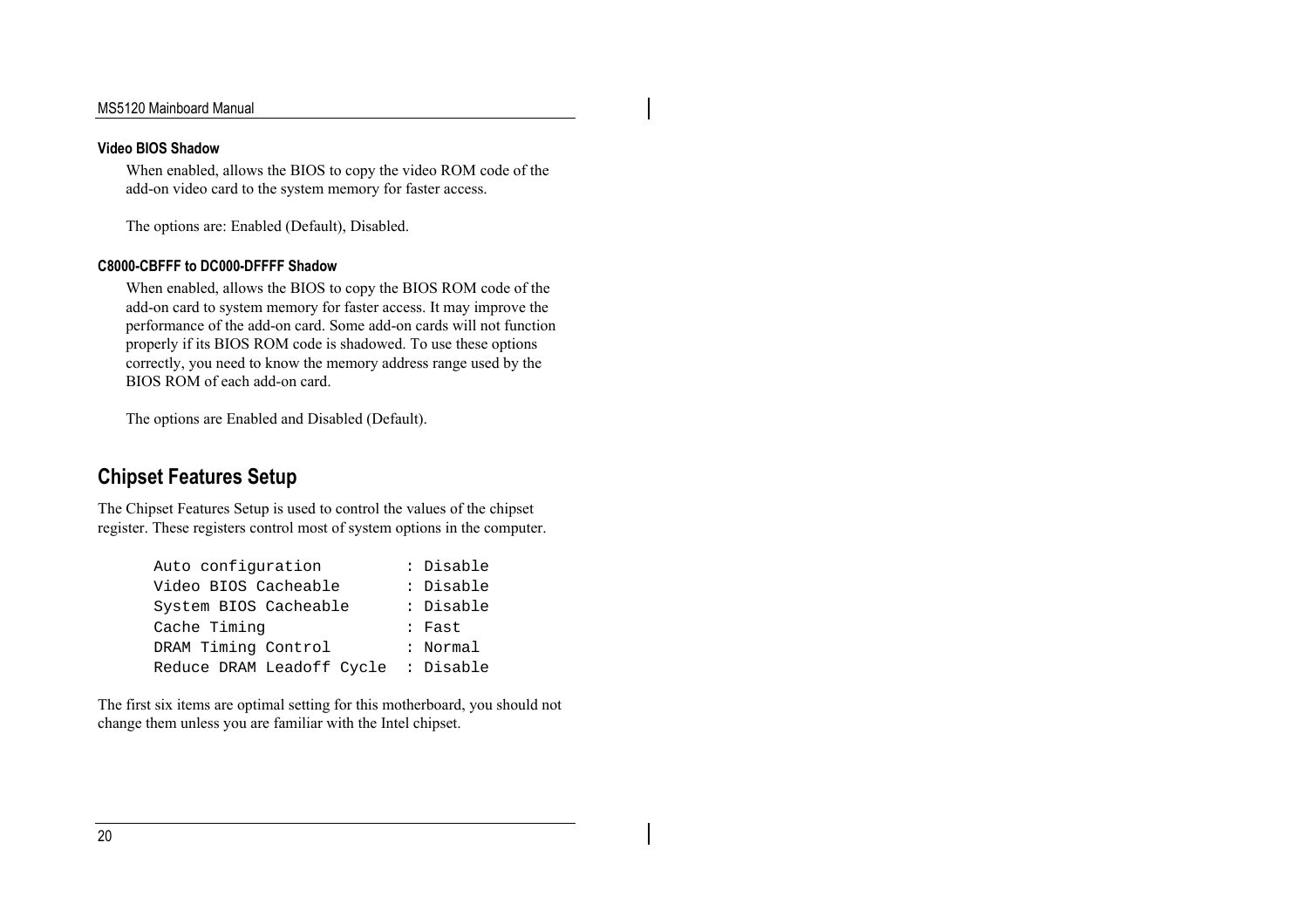## **Power Management Setup**

#### **Power Management**

When enabled, allows you to use Power Management features.

The options are: Enabled and Disabled (Default).

#### **PM Control by APM**

Option No allows the BIOS to ignore the APM (Advanced Power Management) specification. Selecting Yes will allow the BIOS to wait for APM's prompt before it enters Doze mode, Standby mode, or Suspend mode. If the APM is installed, it will prompt the BIOS to set the system into the power saving mode after all tasks are done.

The options are: Yes (Default) and No.

#### **Video Off Option**

This feature provides the selections of the video display power saving mode. The option Suspend - Off allows the video display to go blank if the system enters Suspend mode. The option All Modes - Off allows the video display to go blank if the system enters Doze mode or Suspend mode. The option Always On allows the video display to stay in Standby mode even when the system enters Doze or Suspend mode.

The options are: Suspend - Off (Default), and all Modes - Off, Always On.

#### **Video Off Method**

The option V/H SYNC+Blank allows the BIOS to blank off screen display by turning off the V-Sync and H-Sync signals sent from the add-on VGA card. DPMS Support allows the BIOS to blank off screen display by your add-on VGA card, which supports DPMS (Display Power Management Signaling function.) Blank Screen allows the BIOS to blank screen display by turning off the red-green-blue signals.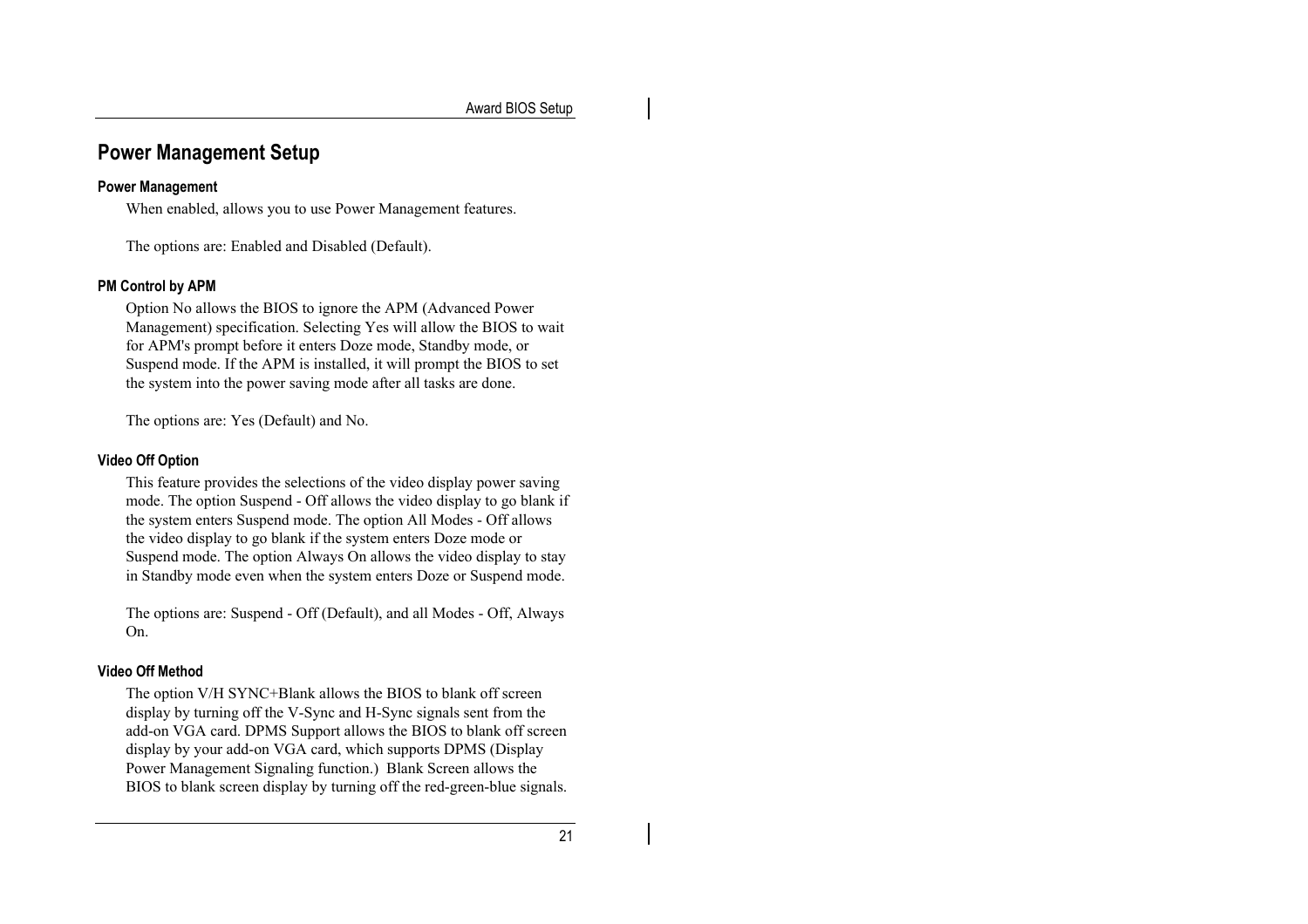The options are: DPMS Support (Default), V/H SYNC+Blank, and Blank Screen.

#### **MODEM Use IRQ**

This feature allows you to select the IRQ# to meet your modem's IRQ#.

The options are: NA, 3 (Default), 4, 5,7, 9, 10 and 11.

#### **HDD Power Management**

Selecting Disabled will turn off the hard disk drive (HDD) motor. Selecting 1 Min..15 Min allows you to define the HDD idle time before the HDD enters Power Saving Mode. The option When Suspend lets the BIOS turn the HDD motor off when the system is in Suspend mode.

The options 1 Min..15 Min and When Suspend will not work concurrently. When HDD is in Power Saving Mode, any access to the HDD will wake the HDD up.

The options are: Disabled (Default), 1 Min..15 Min, and When Suspend.

#### **Doze Mode**

When disabled, the system will not enter Doze mode. The specified time option defines the idle time the system takes before it enters Doze mode.

The options are: Disabled (Default), 10, 20, 30, 40 sec, 1, 2, 4, 6, 8, 10, 20, 30, 40 min, and 1 hour.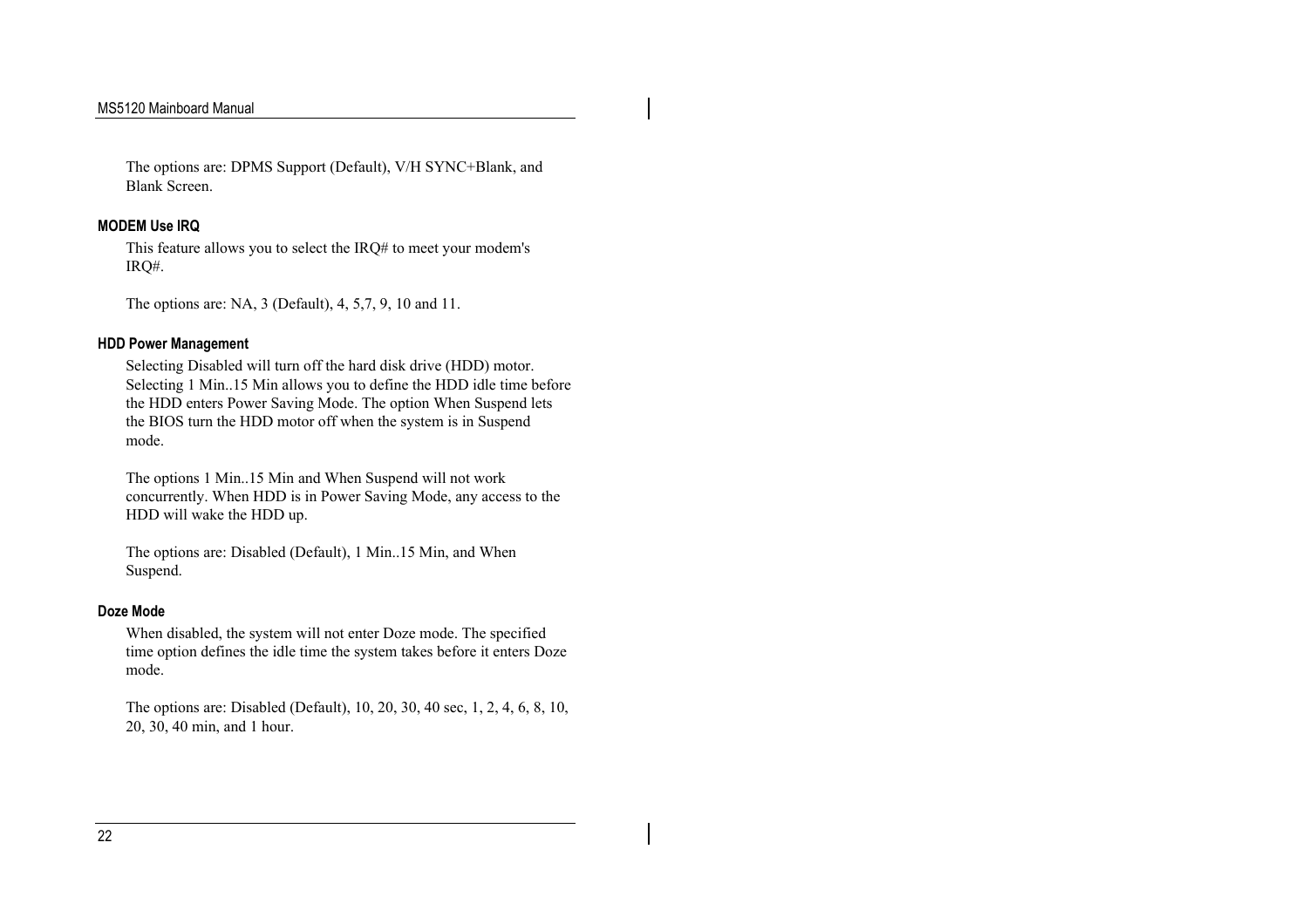#### **Suspend Mode**

When disabled, the system will not enter Suspend mode. The specified time option defines the idle time the system takes before it enters Suspend mode.

The options are: Disabled (Default), 10, 20, 30, 40 sec, 1, 2, 4, 6, 8, 10, 20, 30, 40 min, and 1 hour.

#### **VGA**

Selecting ON will enable the power management timers when a "no activity event" is detected in the VGA. Selecting OFF will disable the PM timer even if a no activity event is detected.

The options are: OFF (Default) and ON.

#### **LPT & COM**

Selecting LPT & COM will enable the power management timers when a no activity event is detected in the LPT and COM ports. Selecting LPT (COM) will enable the power management timers when a no activity event is detected in the LPT (COM) ports. Selecting NONE will disable the PM timer even if a no activity event is detected.

The options are: LPT & COM (Default), LPT, COM, and NONE.

#### **HDD & FDD**

Selecting ON will enable the power management timers when a no activity event is detected in the hard disk drive and floppy disk drive. Selecting OFF will disable the PM timer even if a no activity event is detected.

The options are: OFF and ON (Default).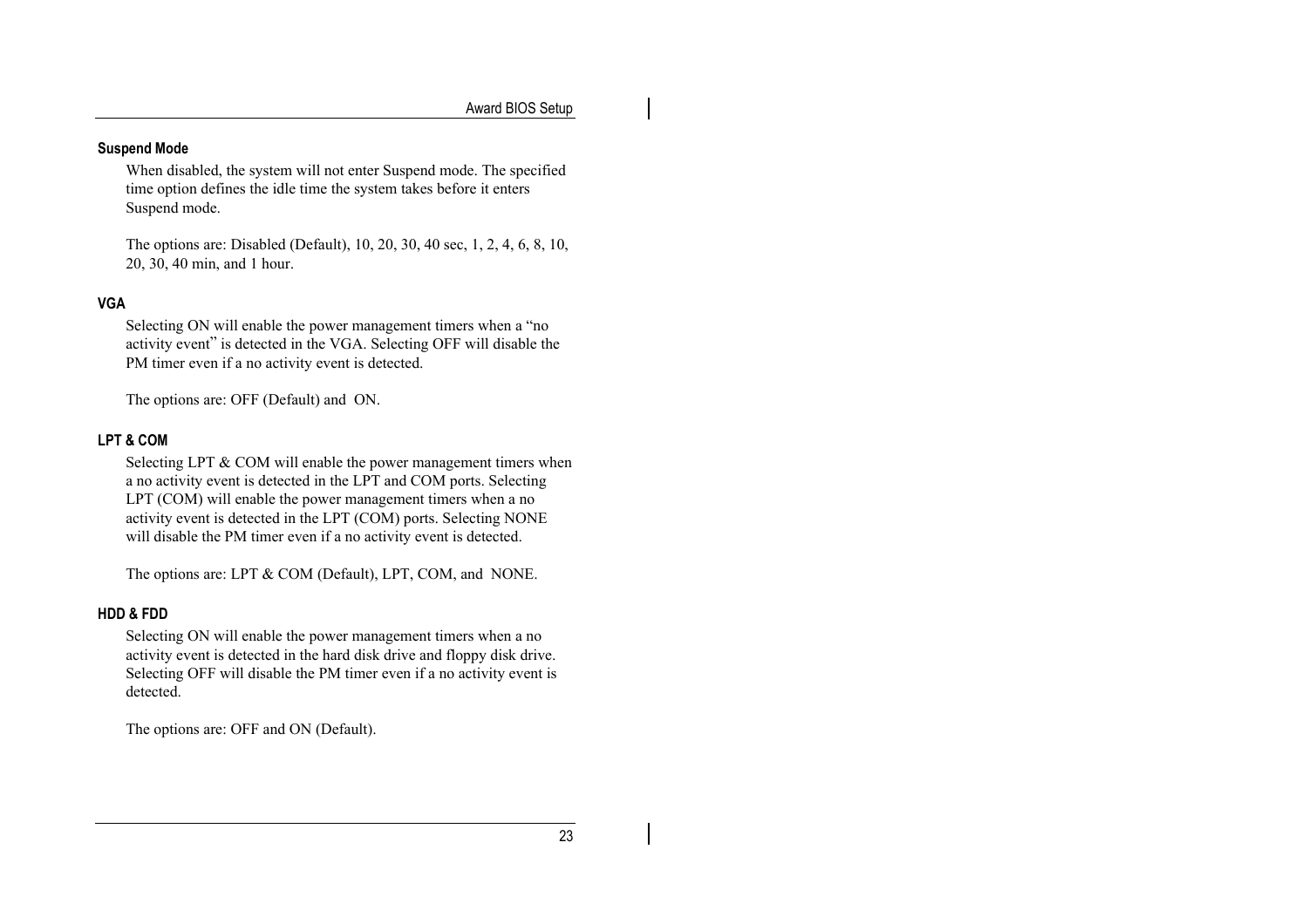#### **IRQ# Activity**

After the time period that you set in the Suspend Mode Feature, the system advances from Doze Mode to Suspend Mode, in which the CPU clock stops and the screen display is off. At this moment, if the IRQ activity that is defined as Primary occurs, then the system goes back to Full-on Mode directly.

If the IRQ activity that is defined as Secondary takes place, the system enters another low power state, Dream Mode. The system will act as Full-on Mode, except the screen display will remain off until the corresponding IRQ handler finishes, then will revert back to Suspend Mode.

For instance, if the system connects to a LAN and receives an interruption from its file server, the system will enter the Dreaming Mode to execute the corresponding calling routine.

The options are: Primary and Secondary. The default values of IRQ3, 4, 5, 7, 9, 10, 11, 12, 14, 15 are: Primary. The default value of IRQ8 is: Secondary.

## **PNP/PCI Configurations**

#### **Resources Controlled By**

If you set at Auto, the BIOS automatically arranges all system resources for you. If there are conflicts or you are not satisfied with the configuration, simply set all the resources listed in the above figure by selecting Manual.

The options are: Auto (default), Manual.

The manual options of IRQ/DMA assigned to are: Legacy ISA, PCI/ISA PnP.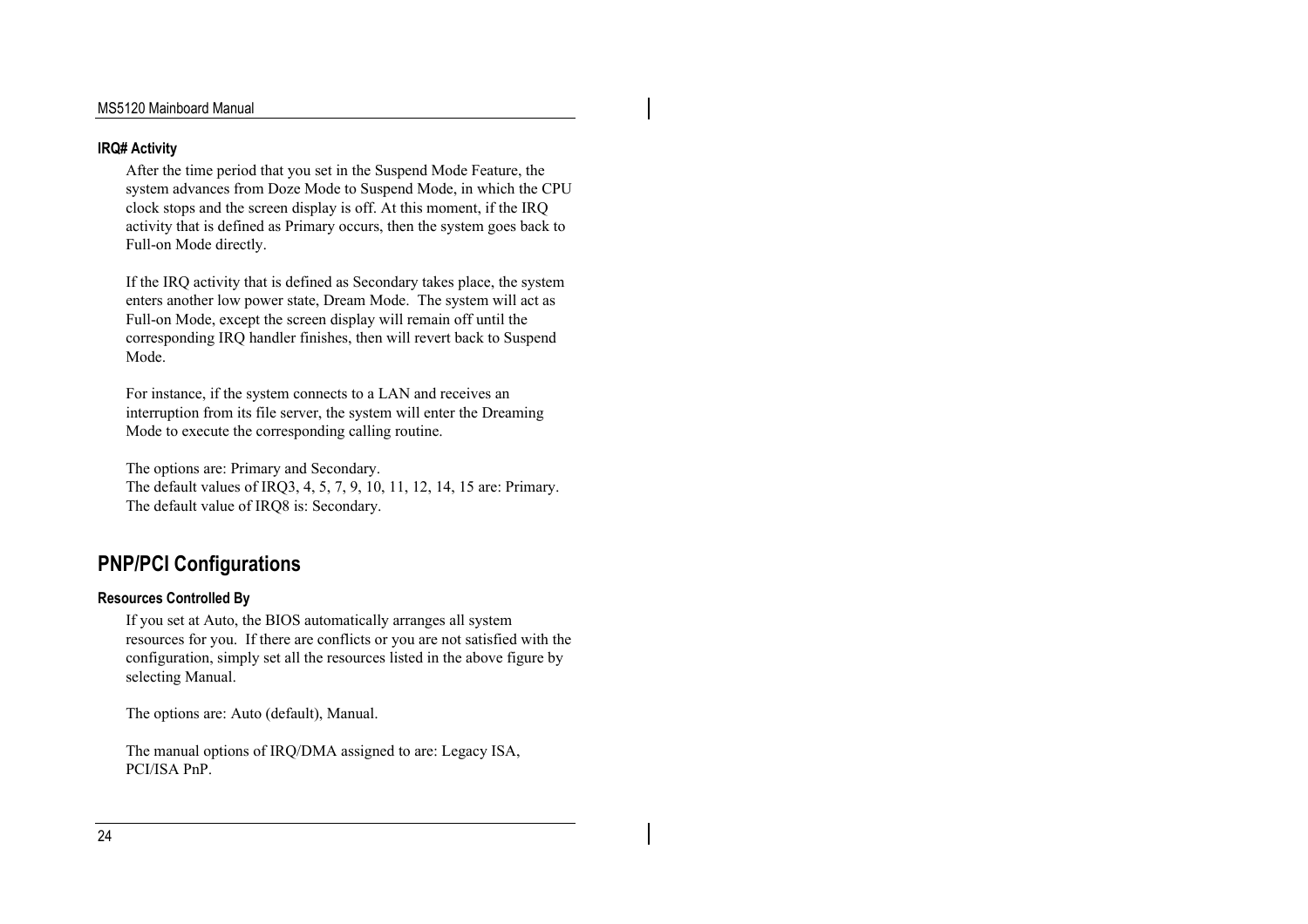#### **Reset Configuration Data**

When enabled, this feature allows the system to clear the last BIOS configuration data and reset them with the default BIOS configuration data.

The options are: Enabled and Disabled (default).

#### **PCI IRQ Actived By**

If your IDE card is triggered by Edge, set it at Edge.

The options are: Level (Default), Edge.

#### **PCI IDE IRQ Map To**

Set to Auto to allow the system BIOS to automatically detect which interrupt is being used by the PCI master drive.

The options are: PCI-AUTO (Default), PCI-SLOT1, PCI-SLOT2, PCI-SLOT3, PCI-SLOT4, and ISA.

## **Load Setup Defaults**

Selecting this field loads the factory defaults for BIOS and Chipset values. These settings are recommended for optimum performance. If the CMOS is corrupted when entering the BIOS setup utility, you must reload setup default.

## **Integrated Peripherals**

#### **IDE HDD Block Mode**

When enabled, allows the system to execute read/write requests to hard disk in block mode.

The options are: Enabled (Default), Disabled.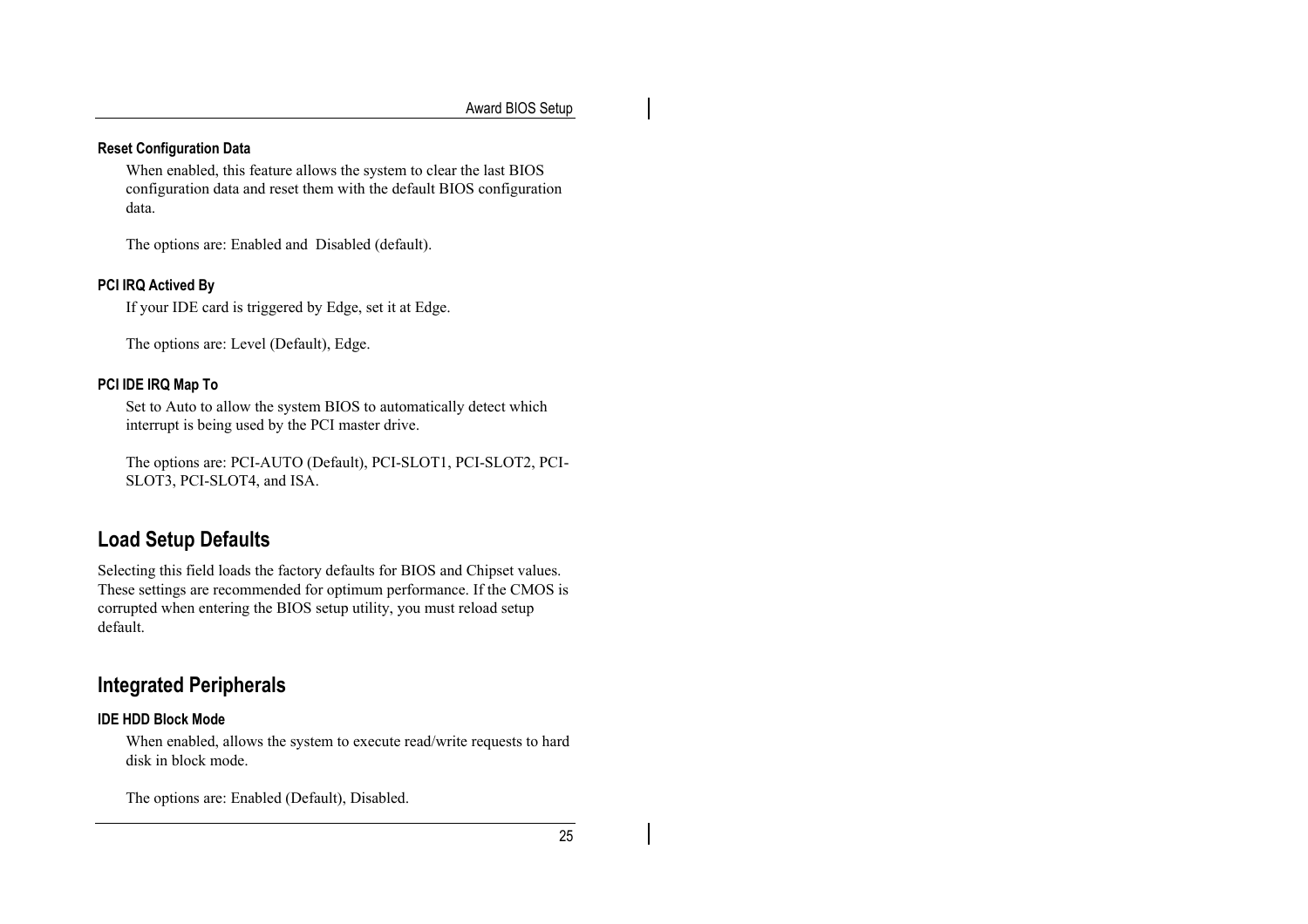#### **IDE Primary Master PIO**

Allows you to select first PCI IDE channel of the primary master hard disk mode or to detect it by the BIOS.

The options are: Auto (Default), Mode 0, Mode 1, Mode 2, Mode 3, Mode 4.

#### **IDE Primary Slave PIO**

Allows you to select the first PCI IDE channel of the primary slave hard disk mode or to detect it by the BIOS.

The options are: Auto (Default), Mode 0, Mode 1, Mode 2, Mode 3, Mode 4.

#### **IDE Secondary Master PIO**

Allows you to select first PCI IDE channel of the primary master hard disk mode or to detect it by the BIOS.

The options are: Auto (Default), Mode 0, Mode 1, Mode 2, Mode 3, Mode 4.

#### **IDE Secondary Slave PIO**

Allows you to select the first PCI IDE channel of the primary slave hard disk mode or to detect it by the BIOS.

The options are: Auto (Default), Mode 0, Mode 1, Mode 2, Mode 3, Mode 4.

#### **On-chip Primary PCI IDE**

When enabled, allows the IDE drive to use the first channel of the primary IDE.

The options: Enabled (Default), Disabled.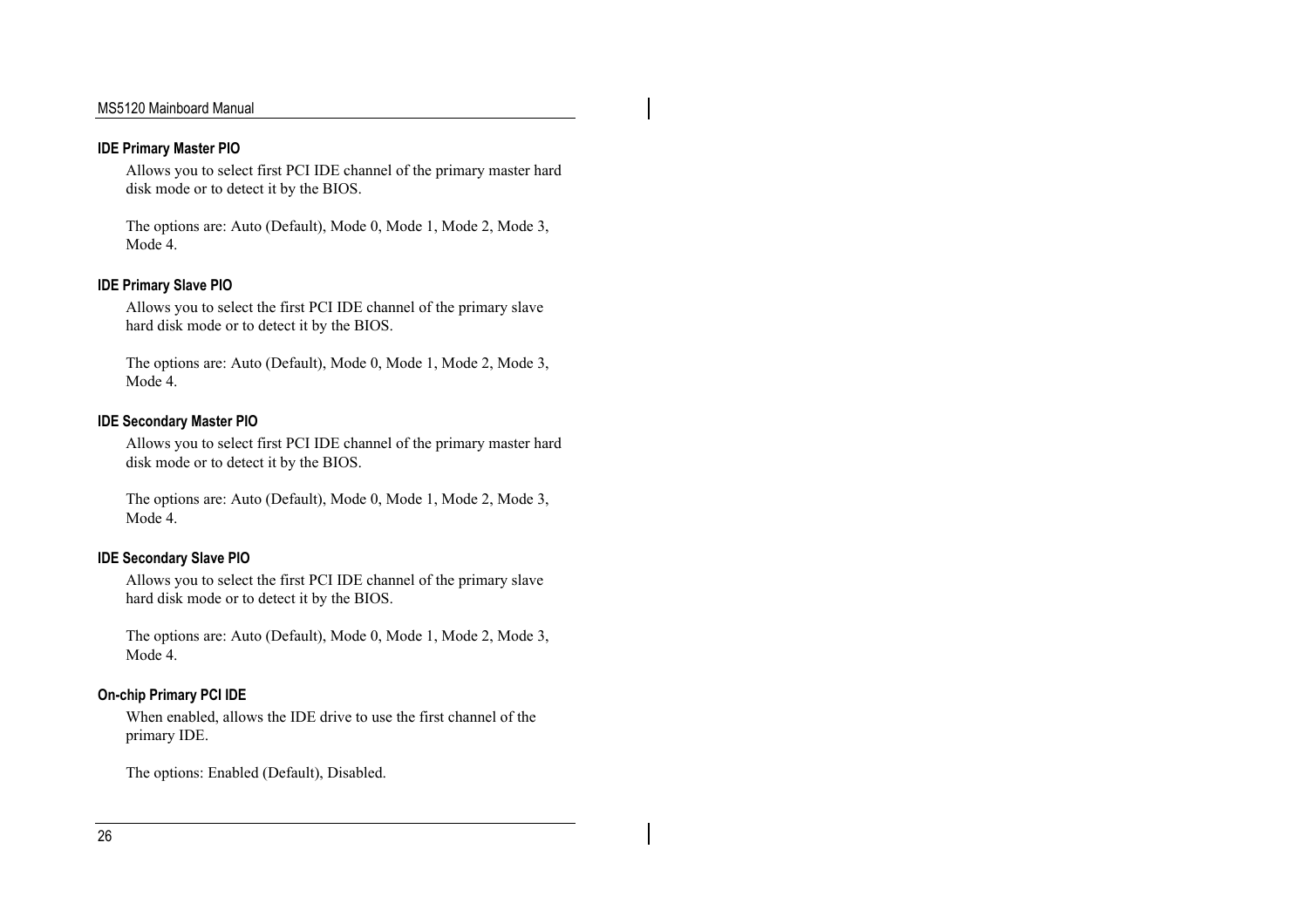#### **On-chip Secondary PCI IDE**

When enabled, allows the IDE drive to use the second channel of the primary IDE.

The options are: Enabled (Default), Disabled.

#### **Onboard FDD Control**

When enabled, the floppy diskette drive (FDD) controller is activated.

The options are: Enabled (Default), Disabled.

#### **Onboard Serial Port 1**

If the serial port 1 uses the onboard I/O controller, you can modify your serial port parameters. If an I/O card needs to be installed, COM3 and COM4 may be needed.

The options are: Auto, 3F8/IRQ4 (Default), 3E8/IRQ4, 2E8/IRQ3, 2F8/IRQ3, Disabled.

#### **Onboard Serial Port 2**

If the serial port 2 uses the onboard I/O controller, you can modify your serial port parameters. If an I/O card needs to be installed, COM3 and COM4 may be needed.

The options are :Auto, 2F8/IRQ3 (Default), 3E8/IRQ4, 2E8/IRQ3, 3F8/IRQ4, Disabled.

#### **Onboard Parallel Port**

Allows you to select from a given set of parameters if the parallel port uses the onboard I/O controller.

The options are: 378H/IRQ7 (Default), 278H/IRQ5, 3BCH/IRQ7, Disabled.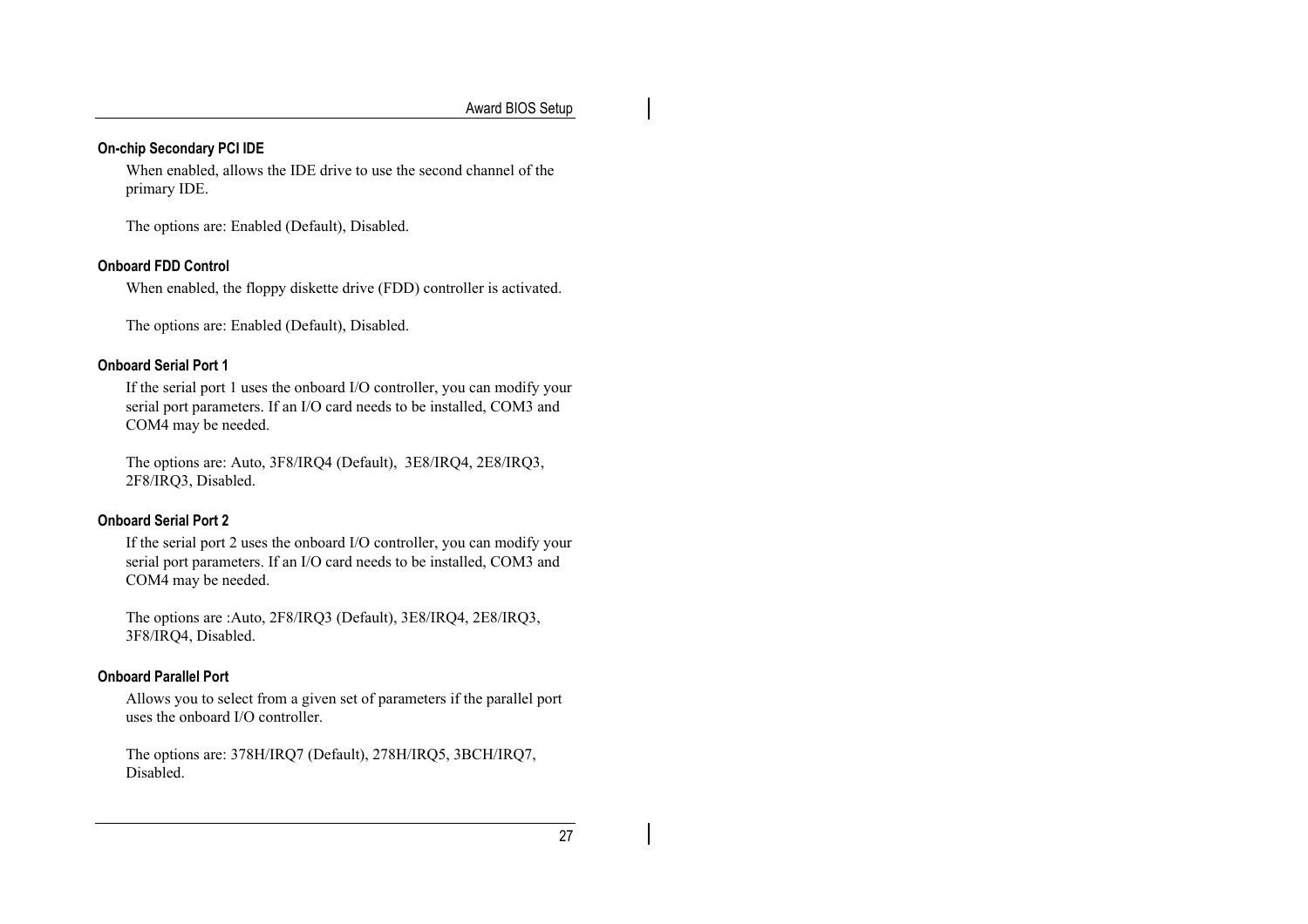#### **Onboard Parallel Mode**

Allows you to connect with an advanced printer I/O mode.

The options are: SPP (Default), EPP, ECP, ECP/EPP.

#### **ECP Mode Use DMA 3**

Allows you to select DMA channel 3 or 1 for the ECP printer mode.

#### **Parallel Port EPP Type**

Allows you to select the EPP parallel port.

## **Supervisor/User Password**

To enable the Supervisor/User passwords, select the item from the Standard CMOS Setup. You will be prompted to create your own password. Type your password (up to eight characters) and press <Enter>. You will be asked to confirm the password. Type the password again and press<Enter>. You may also press <Esc> to abort the selection and not enter a password. To disable password, press <Enter> when you are prompted to enter password. A message appears, confirming the password is disabled.

Under the BIOS Feature Setup, if System is selected under the Security Option field and the Supervisor Password is enabled, you will be prompted for the Supervisor Password every time you try to enter the CMOS Setup Utility. If System is selected and the User Password is enabled, you will be asked to enter the User Password every time you reboot the system. If Setup is selected under the Security Option field and the User Password is enabled, you will be prompted only when you reboot the system.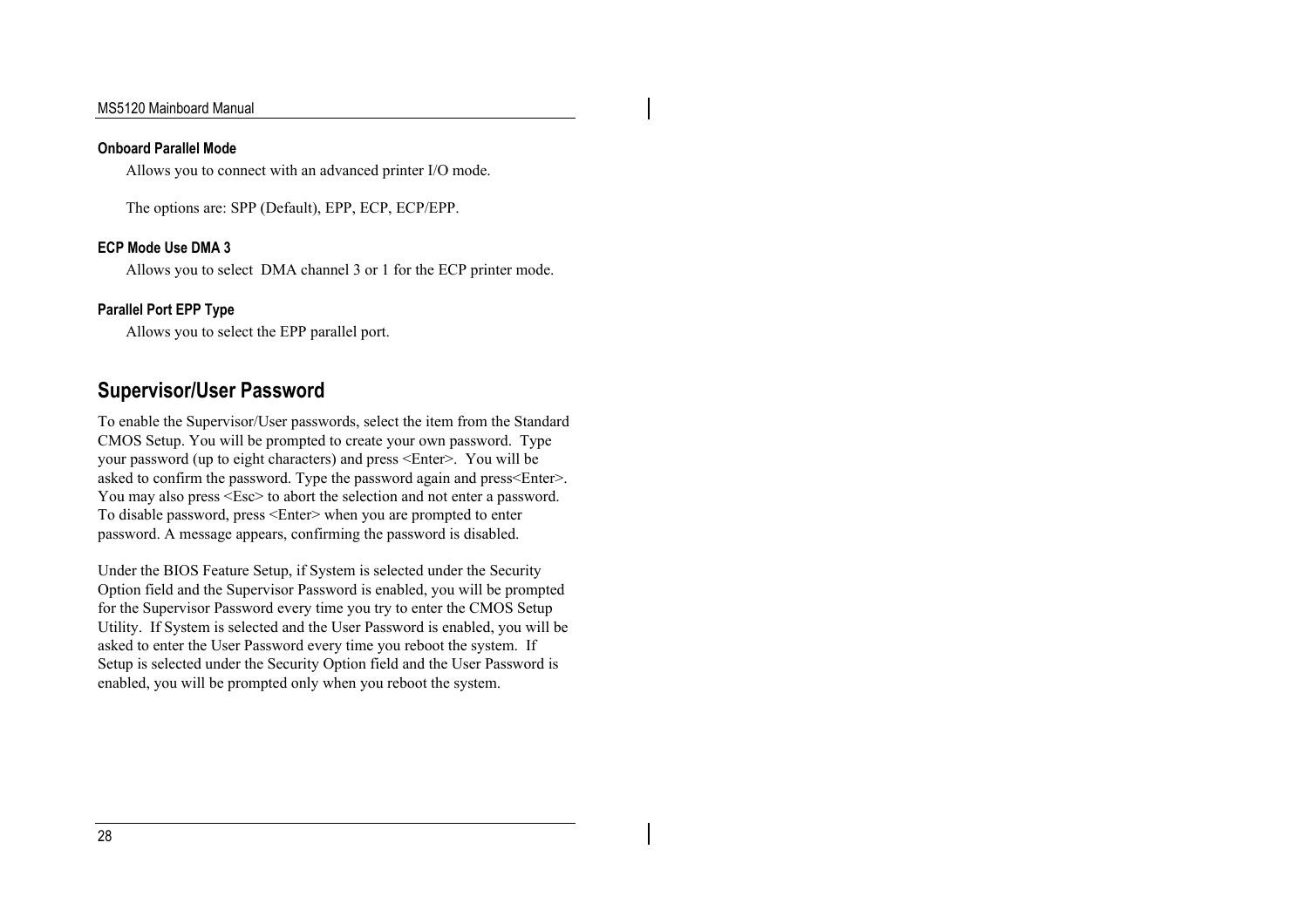## **IDE HDD Auto Detection**

The IDE Hard Disk Drive Auto Detection feature automatically configures your new hard disk. Use it for a quick configuration of new hard disk drives. This feature allows you to set the parameters for up to four IDE HDDs. The option with (Y) is recommended by the system BIOS. You may also key in your own parameters instead of using the preset setting by the system BIOS. After configuring all of the settings, press <Esc> key to return the main menu. For confirmation, enter the Standard CMOS Setup feature.

## **Save and Exit Setup**

After you have made changes under Setup, press <Esc> to return to the main menu. Move cursor to "Save and Exit Setup" or press <F10> and then press <Y> to change the CMOS Setup. If you did not change anything, press <Esc> again or move cursor to "Exit Without Saving" and press <Y> to retain the Setup settings. The following message will appear at the center of the screen to allow you to save data to CMOS and exit the setup utility: **SAVE to CMOS and EXIT (Y/N)?**

## **Exit without Saving**

If you select this feature, the following message will appear at the center of the screen to allow you to exit the setup utility without saving CMOS modifications: **Quit Without Saving (Y/N)?**

**Note:** Default values of the various Setup items in this chapter may not be the same ones shown on your screen.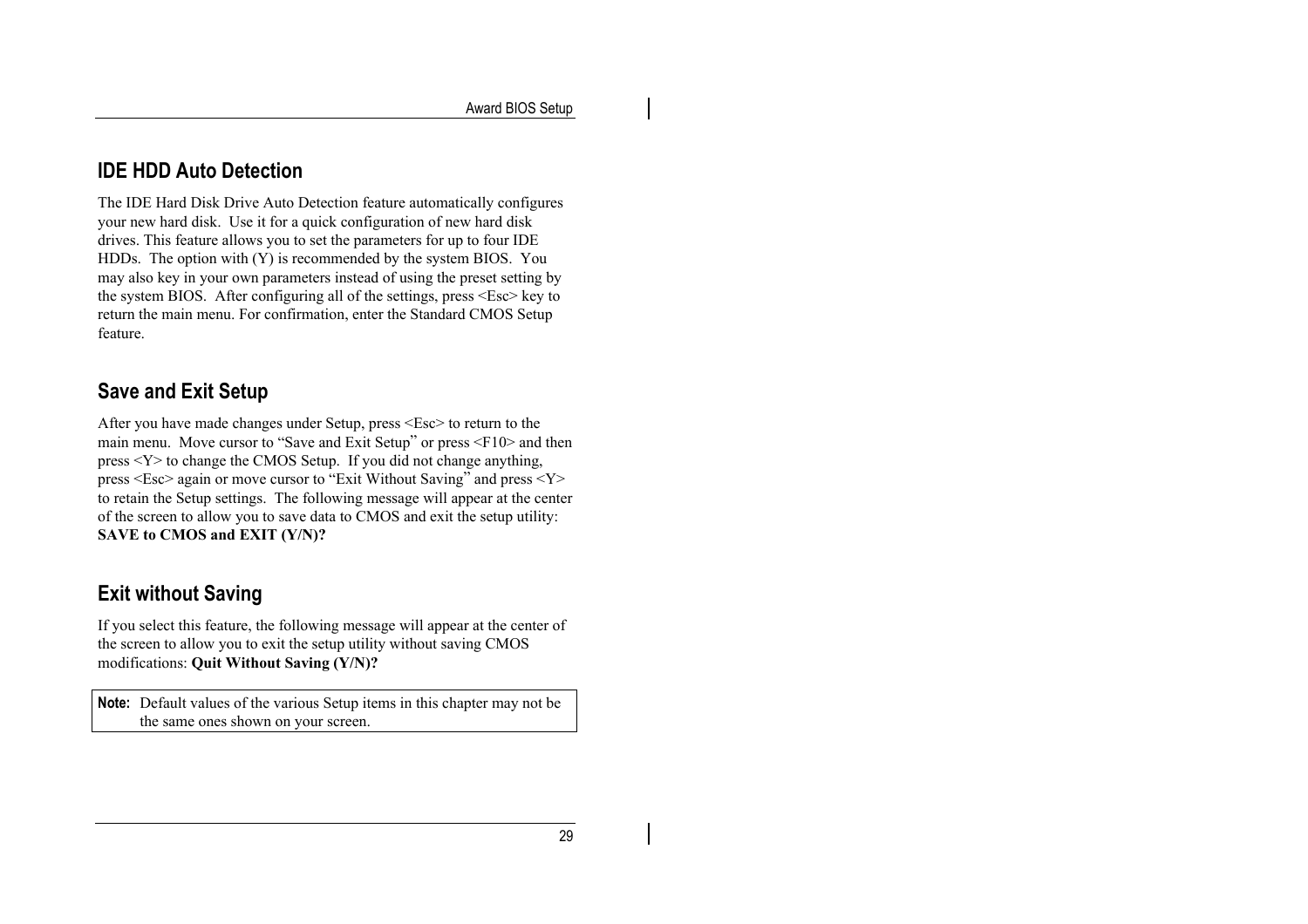## $\mathsf{I}$

 $\mathbf{I}$ 

*Appendix*

## **CPU Table**

| <b>CPU</b> |              | <b>CPU BUS Clock</b> | Multiplier |
|------------|--------------|----------------------|------------|
|            | 75MHz        | 50MHz                | 1.5        |
|            | 90MHz        | 60MHz                | 1.5        |
|            | 100MHz       | 66MHz                | 1.5        |
|            | 120MHz       | 60MHz                | 2.0        |
| Intel      | 133MHz       | 66MHz                | 2.0        |
|            | 150MHz       | 60MHz                | 2.5        |
|            | 166MHz       | 66MHz                | 2.5        |
|            | 200MHz(MMX)  | 66MHz                | 3.0        |
|            | 233MHz(MMX)  | 66MHz                | 1.5        |
|            | <b>PR75</b>  | 50MHz                | 1.5        |
|            | <b>PR90</b>  | 60MHz                | 1.5        |
|            | <b>PR100</b> | 66MHz                | 1.5        |
|            | PR133        | 66MHz                | 1.5        |
| <b>AMD</b> | K5-166       | 66MHz                | 2.5        |
|            | K6-166       | 66MHz                | 2.5        |
|            | K6-200       | 66MHz                | 3.0        |
|            | K6233        | 66MHz                | 1.5        |
|            | $P120+$      | 50MHz                | 2.0        |
|            | $P133^{+}$   | 55MHz                | 2.0        |
|            | $P150+$      | 60MHz                | 2.0        |
| Cyrix      | $P166+$      | 66MHz                | 2.0        |
|            | MX-166       | 60MHz                | 2.5        |
|            | $MX-200$     | 66MHz                | 2.5        |